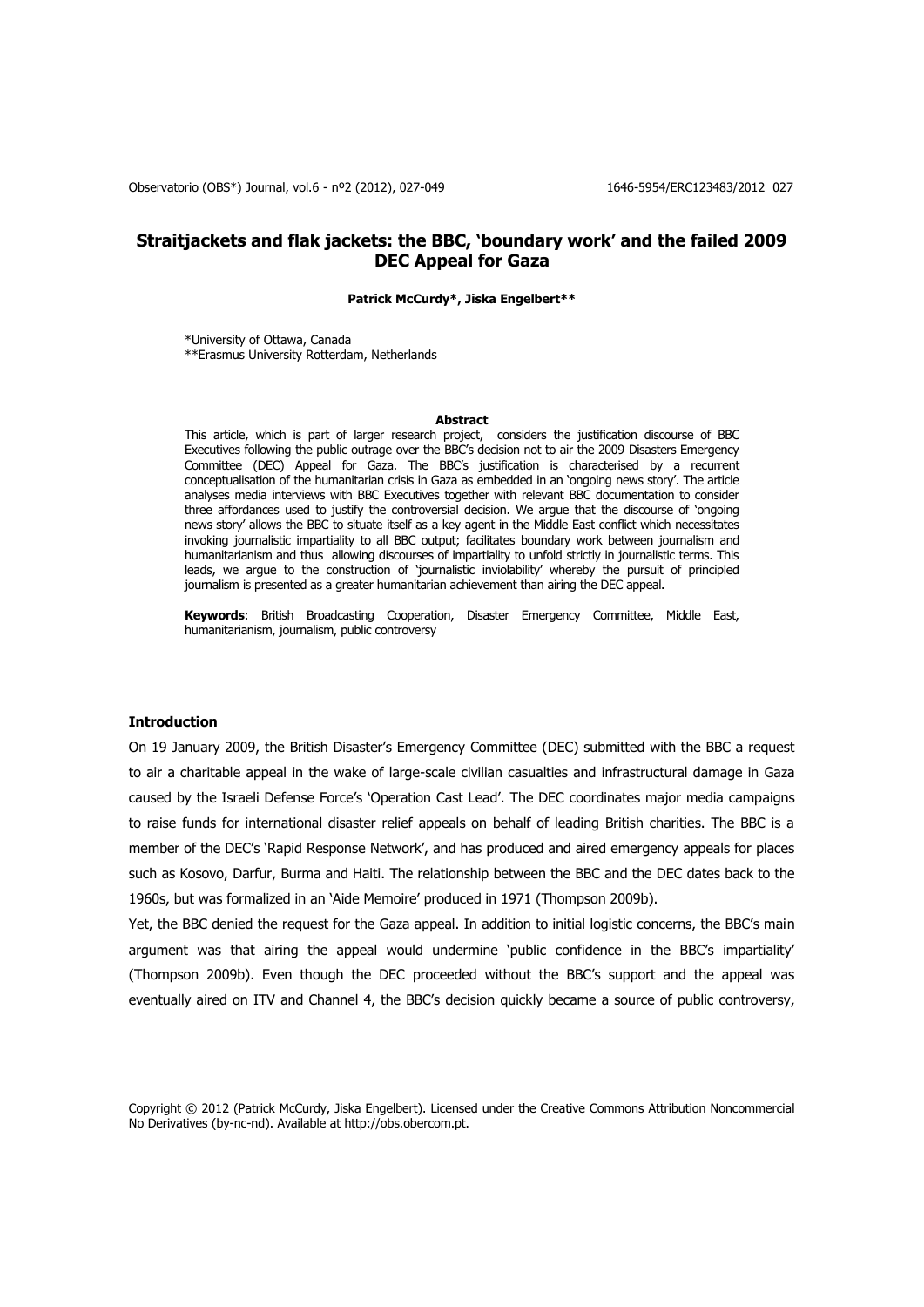protest and the subject of over 40,000 complaints submitted with the BBC Trust, the body overseeing the work of the Corporation's Executive Board<sup>1</sup>.

According to the Trust's summary of complaints (British Broadcasting Cooperation Trust 2009), grounds for appeal focused on the BBC's 'impartiality' argument, which was seen as flawed given the 'apolitical' nature of DEC appeals; critiqued for privileging the BBC's reputation alleviating humanitarian suffering; seen as inconsistent with the BBC having previously aired appeals for victims of conflicts, thus Palestinians should not be treated differently; critiqued for being 'pro-Jewish/Israeli' or feared being seen as 'pro-Palestinian', and failing to reflect the views of BBC license-fee payers.

In response to the controversy, Caroline Thomson, Chief Operating Officer, and Mark Thompson, Director-General, launched a media campaign, mostly on BBC platforms, justifying the decision. In their accounts, the Executives consistently alluded to the idea that there was something *distinct* about the context of this humanitarian crisis which threatened to damage the impartiality of the BBC:

But there is a second more fundamental reason why we decided that we should not broadcast the appeal at present. This is because Gaza remains a *major ongoing news story*, in which humanitarian issues ... are both at the heart of the story and contentious. (Thompson 2009a, emphasis added)

This is a very live story, and, you know, it's not that the BBC is trying to ignore the story. (Thompson 2009d, emphasis added)

... We believe that ... *this story is best told* in the context of journalistic programmes where ... assertions can be challenged, where claims can be tested and where everything can be put into a balanced context ... (Thompson 2009c, emphasis added)

... Giving time on behalf of a body to appeal for things is a decision which has to be taken very carefully. In the case of ... natural disasters ... it's easy ... In the case of man-made disasters and wars the issue is much more complicated ... *particularly if we are carry on covering it*. (Thomson 2009b, emphasis added)

These characterizations all point towards an understanding of the conflict in the Middle East as not only a highly complex and contentious referent whose complexity is to be acknowledged in media representations, but also as both the subject and result of processes of mediation (Silverstone 2007). Given the prominent role of institutionalized media in contemporary warfare (Hammond 2007) and, closely tied in with this, the particular complexities and political economy of war reporting (Carruthers 2000; Allan and Zelizer 2004), the mediation of the Middle East conflict could further increase its 'mimetic' complexity by circulating different and often competing versions of the conflict. The Executives, then, can be seen to imply that by

<sup>&</sup>lt;sup>1</sup> For a more background on the events surrounding the relationship between the BBC and the DEC and specifics pertaining to the failed Gaza appeal see:<br>Engelbert and McCurdy (2012).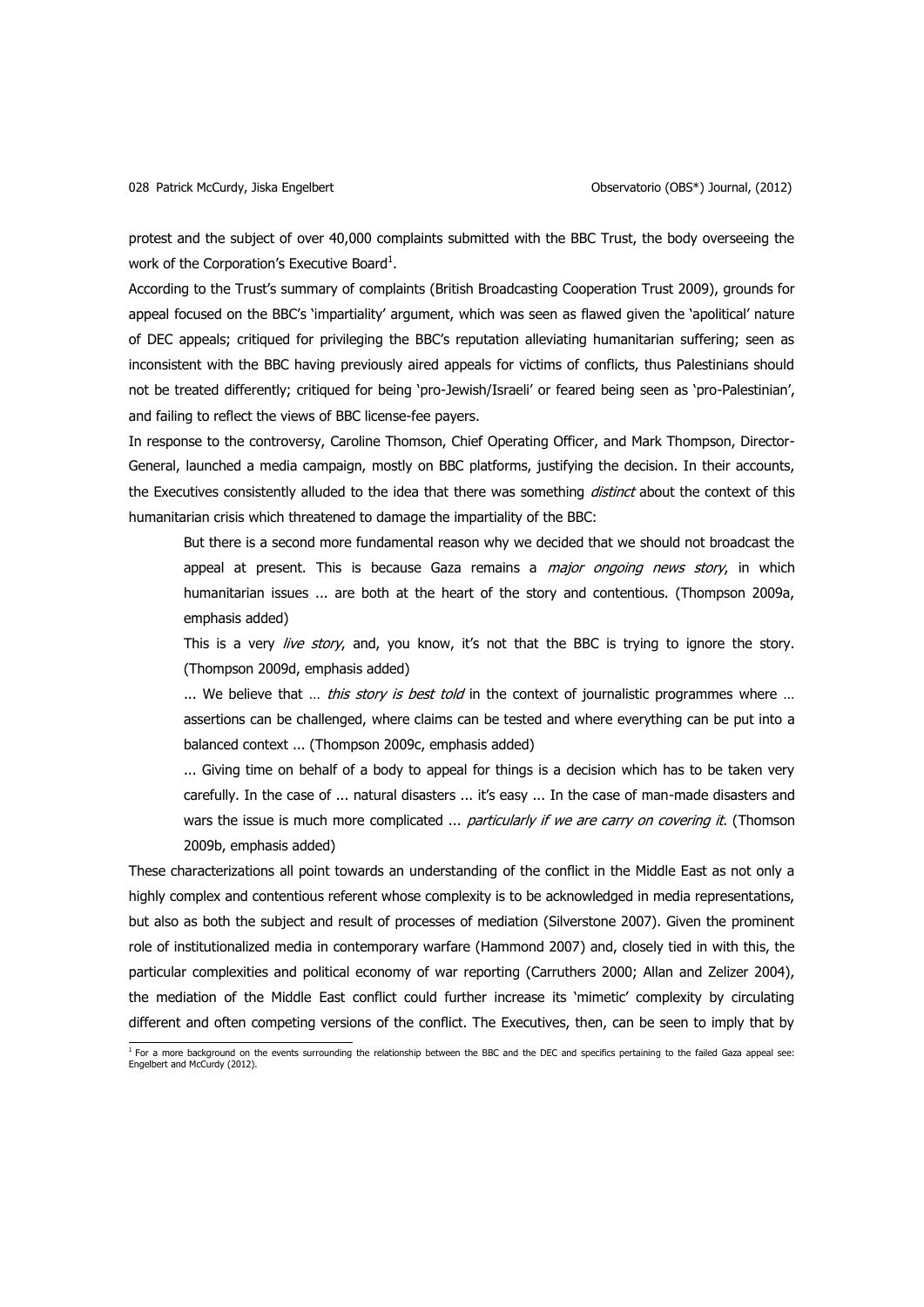not airing the appeal, the BBC can try and resist colonization by these problematic dimensions of the media order of discourse, and instead pursue a *journalistic* representation of the conflict that is as true to the referent as possible.

We could argue that the cautionary reflection on the role of news media generally, and its own contribution especially, illustrates the BBC acting in accordance with the Independent Panel Report's recommendations (Independent Panel 2006) on how to safeguard impartiality in covering the Middle East conflict, as the report considers the conflict as a 'dual narrative', in which particular sides are typically 'favored' by the two 'protagonists', by key stakeholders and audiences, and, problematically, by different media outlets alike.

However, we claim that the BBC's invoking of the term 'ongoing news story' is not indicative of a novel approach to covering the Middle East, nor an articulation of institutional self-reflection (cf. Born 2002). Instead, we argue for the importance of recognizing and assessing the pragmatic affordances of this discursive move. We assert that the conceptualization of the humanitarian crisis in Gaza as embedded in an 'ongoing news story' – a term we use to include all those descriptions drawn on by the Executives that allude to the *extraordinary* complexity of both the conflict itself and the mediation of that conflict  $$ foremost provides a very appropriate means to deal with justifying a highly controversial decision, a decision that further elicits a number of hurdles and challenges for the BBC.

# **Overcoming hurdles and meeting challenges**

A particular focus of the criticism was, as outlined in the Trust's summary, the BBC's perceived unwillingness to intervene in a humanitarian crisis. The BBC's decision is thereby part of a ceaseless dialogue, in which every argument for the validity of qualifying the BBC's decision as a testimony to the pursuit of impartiality can be countered by an assessment of the decision as 'a-humanitarian'. This is apparent in two contrasting opinion pieces on the Gaza controversy. Suzanne Franks and Jean Seaton (Franks & Seaton 2009), an ex-BBC journalist and the official BBC historian, affirm the BBC's decision arguing that journalists must not offer moral judgment, but should engage in necessary indifference or 'amorality'. On the other hand, former BBC journalist Martin Bell (2009), in line with his call for a 'journalism of attachment' (Bell 1998), considers the BBC's stance 'indefensible'. He argues for the substitution of the traditional notion of journalistic balance with fairness to acknowledge the humanitarian asymmetry in the conflict. In justifying its decision, the BBC is thus to actively negate the validity of accusations that not airing the appeal would signal undermining Palestinian humanitarian suffering or would entail a violation of the BBC's long-standing charitable record. The justification is thereby to navigate what Tester (2001:25)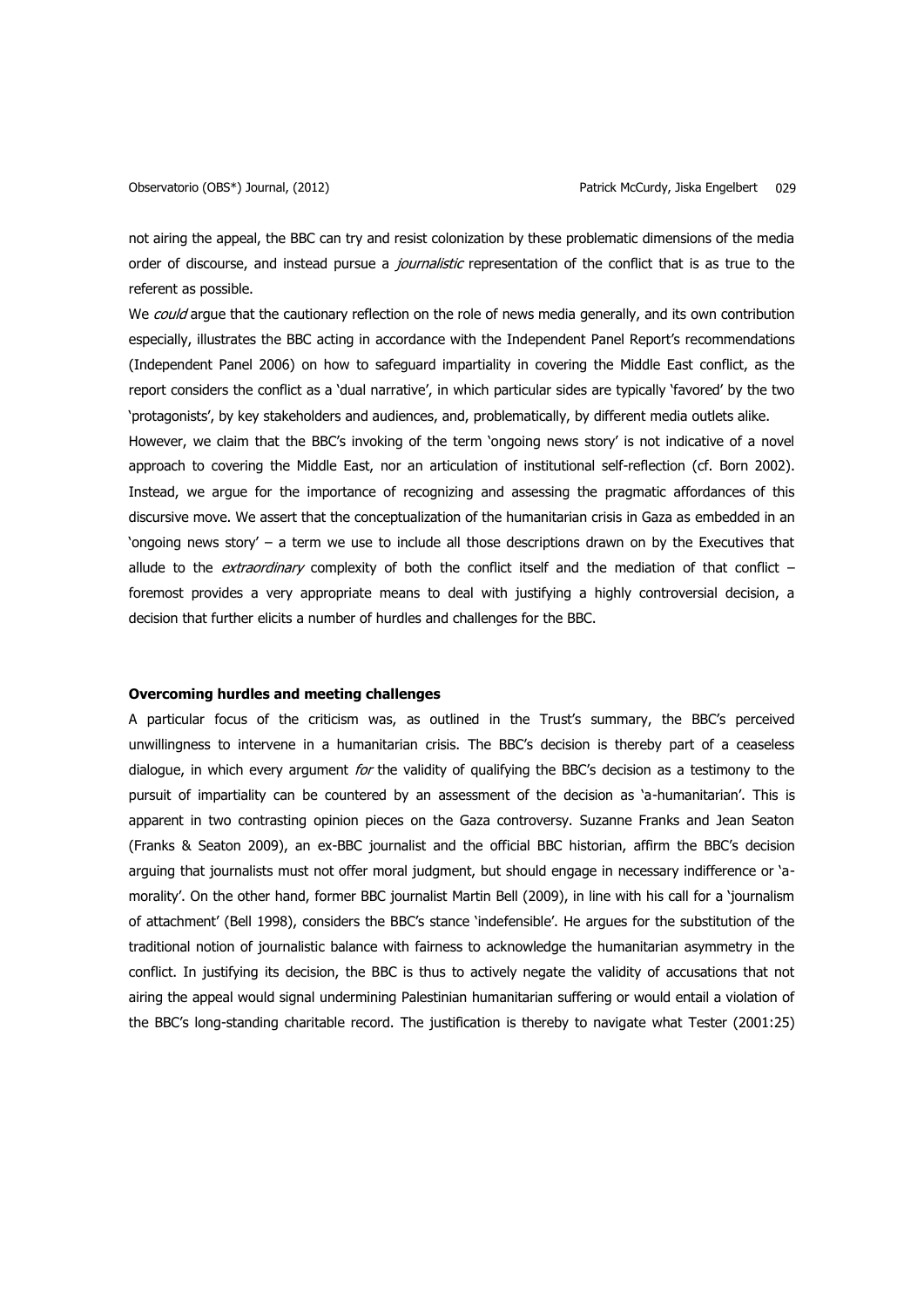refers to as journalism's 'ambiguous ethical position' of 'being torn between objectivity and human attachment'.

In that navigation, however, the BBC is to further overcome two 'hurdles' that are inevitably invoked. Firstly, even in denying the dismissal of Palestinian suffering, the BBC is to actively refute charges that not airing the appeal would be symptomatic of the BBC systematically privileging the Israeli perspective. This accusation is prominent in complaints submitted with the Trust. Moreover, the charge ties in with academic explorations of BBC's Middle East coverage. Such studies have identified inequality in coverage afforded to Israeli and Palestinian actors; the power of Israeli lobbyists and professional PR machineries; problematic consequences of lexical choices in describing actors and processes, and an overall lacking historical context of news reports (cf. Philo et al. 2003; Philo & Berry 2004; Gaber, Seymour & Thomas 2009).

The BBC has visibly engaged with such critical assessments. For example, in 2005, a year after the internal 'Balen Report', the Board of Governors assigned an Independent Panel to review the impartiality of BBC news coverage of the conflict. The Panel commissioned scholars from Loughborough University (Downey et  $a$ . 2006) to undertake a content analysis of the BBC's reporting of the conflict. Despite refraining from making any normative claims about the degree of impartiality, Downey and colleagues (2006) report similar findings to Philo & Berry (2004) around the lack of historical context provided in news reports and quantitative and qualitative 'disparities' in coverage. As part of its recommendations (Independent Panel 2006), and in an attempt to overcome these disparities, the Panel produced a style guide for BBC journalists and editors. Yet, assessments of the pragmatics and effects of prescriptive glossary on online reporting, news and documentaries (cf. Barkho 2008; Richardson & Bharko 2009) highlight how the BBC, in an attempt to get things right, in fact upholds the asymmetrical nature of the conflict and the unequal division of (discursive) power within it. Consequently, even if there might indeed be 'little to suggest deliberate [emphasis added]... bias' (Independent Panel 2006:3), the BBC remains vulnerable to charges of privileging the Israeli perspective at the expense of Palestinian suffering.

The second hurdle is that the BBC's decision not to air the appeal could be perceived as failing to reflect the views of those license-fee payers who would expect the BBC to take a stance on this humanitarian crisis. This charge, similarly included in the Trust's summary of complaints, points at the complex position of a public service broadcaster in a context where traditional notions of audiences and of the BBC offering 'something for everyone' have been substituted by the idea of increasingly critical audiences who mandate the BBC and, consequently, judge its performances. In the words of the BBC Trust (2007:78), 'The days of blind trust in Auntie are over. In today's world, the BBC has to keep on earning trust from increasingly savvy audiences'.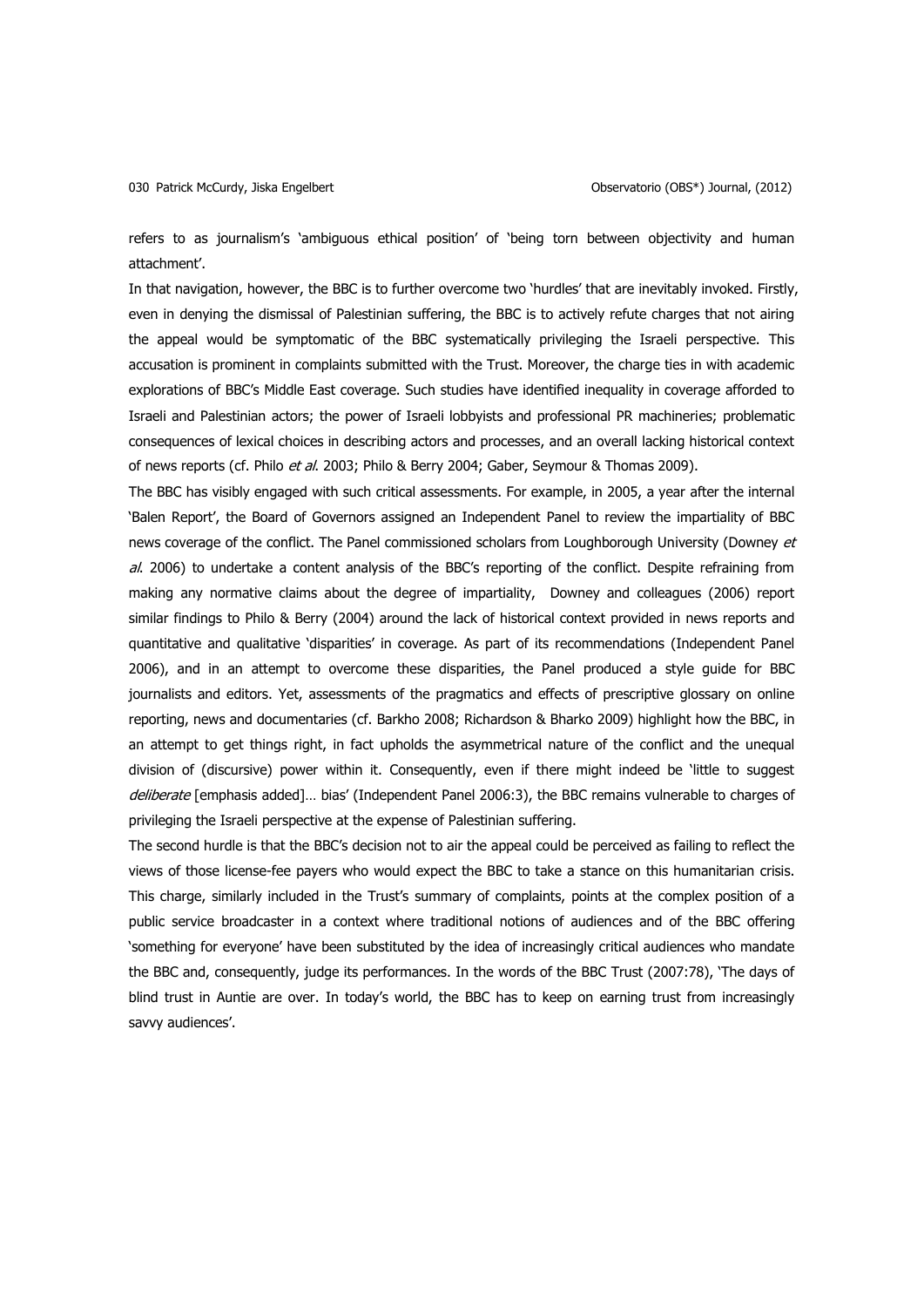This discourse of 'consumer sovereignty' (Born 2004; Born & Prosser 2001) posits the BBC's public service as a raw commodity, which continuously has to be reshaped and aspire to 'public value' (Collins 2007; Thumim & Chouliaraki 2010) if it is to continue receiving the key currency of customer approval: audience trust. The challenge for the BBC in justifying its decision, then, is that it will have to challenge the validity of charges brought on the BBC without being seen to be complacent about the concerns of any of its 'stakeholders'.

The justification discourse of BBC Executives is thus to enable rebutting accusations that its decision signals a dismissal of Palestinian suffering, while also meeting the two challenges that are inevitably posed by this task: that the BBC is to negate perceptions of privileging the Israeli perspective and that the BBC is to position itself as an organization that is bound by and complies with the mandate of its audiences. We assert that conceptualizing the humanitarian crisis in Gaza as part of an 'ongoing news story' permits meeting these challenges.

We elucidate this by demonstrating in our analysis how the 'ongoing-news-story-logic' works to necessitate a particular kind of journalism, a journalism  $(1)$  in which the BBC is to assert a particular sensitivity to audiences expectations and capacities,  $(2)$  in which the BBC is to apply the concept of journalistic impartiality to  $a$ // of its output, and  $(3)$  in which the BBC is, even more prominently than in other occasions, to fiercely secure its independence from stakeholders and interested parties. Our argument is based on an 'eclectic' (Wodak 2004:200) and contextualized analysis of the media offensive BBC Executives Mark Thompson and Caroline Thomson launched on BBC radio, TV and its website. Our corpus thereby entailed the following media appearances by Chief Operating Officer Caroline Thomson:

- January 23<sup>rd</sup> interview on BBC Newsnight (Thomson 2009a)
- January 24<sup>rd</sup> interview on BBC Radio 4's *Today* programme (Thomson 2009b)
- January 24<sup>rd</sup> interview on BBC News 24 (Thomson 2009c).

It also includes the following media texts and appearances by BBC Director-General Mark Thompson:

- January 24<sup>th</sup> posting on the *Editors' Blog*, BBC website (Thompson 2009a);
- January 26<sup>th</sup> interview on BBC Radio 4's *Today* programme (Thompson 2009c)
- January 26<sup>th</sup> interview on BBC Breakfast (Thompson 2009d)

Lastly, the analysis also includes a letter that Mark Thompson wrote in response to a legal challenge by London law firm Hickman & Rose on behalf of three UK and Gaza residents (Thompson 2009b). The texts analyzed in this article are purposefully restrictive focusing on BBC discourse as we explore the larger contextual nature of the events in other publications (Engelbert and McCurdy 2012; Engelbert and McCurdy 2011; McCurdy 2012). The above interviews and media texts were examined in order to identify and consider a broad range of discursive practices that we deemed essential in the construction of particular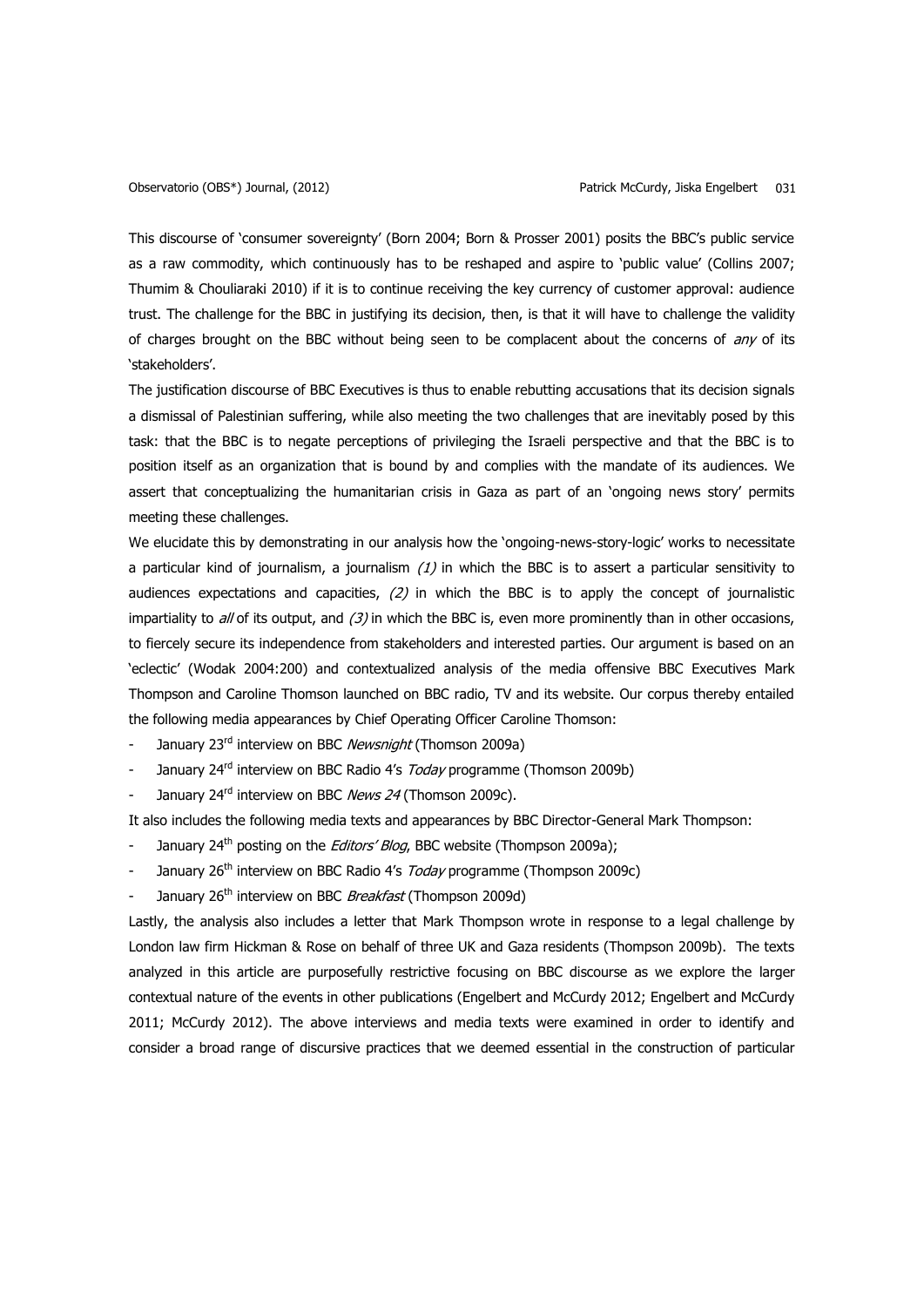accounts, such as the use of recurrent repertoires, terms and typical ways in which actors and actions are described, the certifying or warranting of claims and the structuring of responses and arguments. Where relevant, we compared and contrasted the themes and patterns with BBC and DEC documentation, most notably with the already heavily referred to 2006 Independent Panel Report on impartiality in BBC's coverage of the Middle East. The extracts from the justification discourse presented herein, in which we occasionally italicized sections we considered particularly significant, are those which most aptly illustrate a larger discursive pattern.

# **From self-reflection to audience protection**

The first affordance of describing the humanitarian crisis in Gaza as part of an 'ongoing news story' is that it allows the BBC to display an *extraordinary* sensitivity to the expectations and capacities of its audiences and to, consequently, invoke audiences as a structural constraint by which the BBC is to be bound. Central to this argument is the assumption that an ongoing news story automatically implicates the BBC as a key actor, one that can let that story unfold and continue into certain directions.

An awareness of how its own news journalism might impact on the shaping of the Middle East conflict has already entered the peripheries of the BBC's institutional discourse. For example, a critical and self-reflexive view of news is articulated in a recommendation of the Independent Panel Report on impartiality in BBC's reporting of the Middle East (2006:13),

… it is important that the BBC as an institution … should be fully conscious both that an account of events and issues – a *human construct* – is being created, and that [the BBC] has a crucial role in that process.

This view of the BBC as a 'structuring agent' (Rutherford Smith 1997:325) corresponds with 'classic' academic considerations of news as construct (Tuchman, 1978) and narrative (Bennett & Edelman 1985). They are the two key characteristic of news the Independent Panel Report recommends (2006:11-12, author emphasis) as requiring particular attention in the context of this specific conflict,

... the media themselves are part of the contested ground, and it is a strategic objective of the protagonists to secure coverage which reflects and reinforces their version of reality. Since the conflict is not only local but engages also widespread international support and sponsorship, the BBC, which is regarded and influential internationally as well as in the UK, and the nature of its coverage, are important prizes.

The assertion that the constructed nature of news can be exploited by the two 'protagonists' as a site for political struggle leaves room for transforming the *suggestion of self-reflection*, in which the BBC is to be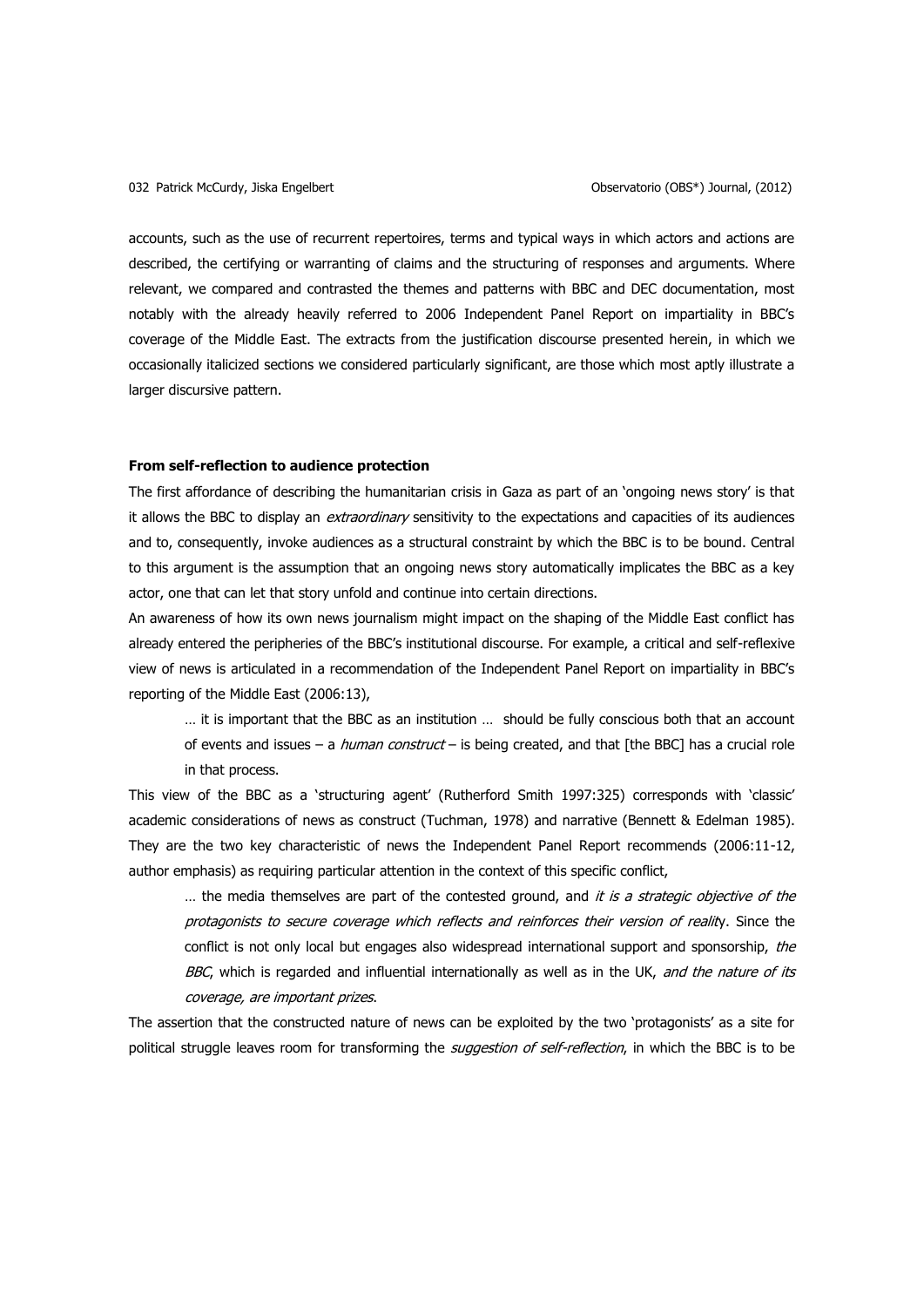aware of its broad journalistic impacts, into a *proposal for caution*, in which the BBC is to be aware of how others might exploit these journalistic impacts. Similarly, it would allow for converting the idea of the BBC contributing to a story into the BBC potentially privileging highly interested versions of reality. In other words, the recommendation in the report paves the way for invoking a 'be-cautious-of-coverage-as-atrophy' discourse.

And indeed, BBC Executives draw heavily on this 'threat' repertoire when justifying their decision not to air the Gaza appeal. However, they appropriate it by consistently foregrounding how the BBC, as an inevitable actor in the unfolding of the incomplete story, is thereby drawn into a situation where all of its output concerning the story might be understood in these political terms by its *audiences*. For example, Mark Thompson argues,

The *danger* for the BBC is that this could be interpreted as taking a political stance on an ongoing story. When we have turned down DEC appeals in the past on impartiality grounds it has been because of this *risk* of giving the public the impression that the BBC was taking sides in an ongoing conflict. (Thompson 2009a, author emphasis)

Thompson draws on the notion of a threat in relation to BBC audiences in two senses: danger lies in what audiences can do to the BBC by interpreting the act of airing the appeal as political, as well as in the risk of what the BBC can do to its audiences by leading them towards a political interpretation. The BBC binding its actions to its relationship with and responsibilities to its audiences ties in with the Corporation's key value that the audiences are 'at the heart' of everything it does (BBC 2010a) and especially with key sociological shifts that have gradually transformed audiences into critical consumers, requiring the BBC to even more prominently satisfy audience demands. Mark Thompson articulates the *particular* centrality of audience desires and customer satisfaction in the context of the Middle East conflict,

We get criticized, as you know, particularly around this story Israel-Palestine, of bias from both sides. My job, in our coverage, in our news but also more broadly is to make sure that, whatever happens, the BBC really does feel as if it's been impartial. (Thompson 2009d, author emphasis)

Impartiality is not presented as an inherent quality of BBC coverage, but as an ability that may or may not be attributed to the BBC by its audiences. Consequently, anticipating audience dissatisfaction is to be a focal point of BBC's 'relationship building' (Meech 2001), in which the BBC is to be experienced and indeed to feel as impartial. In their consumption of the BBC brand then, audiences act as ultimate 'connoisseurs of impartiality'. The idea that (im)partiality is a value judgment made by audiences, rather than necessarily a characteristic inherent to BBC programming or even an enshrined ethos (cf. Schlesinger 1987), constitutes an important discursive move, which allows BBC Executives to then also carefully challenge the validity of these audience judgments,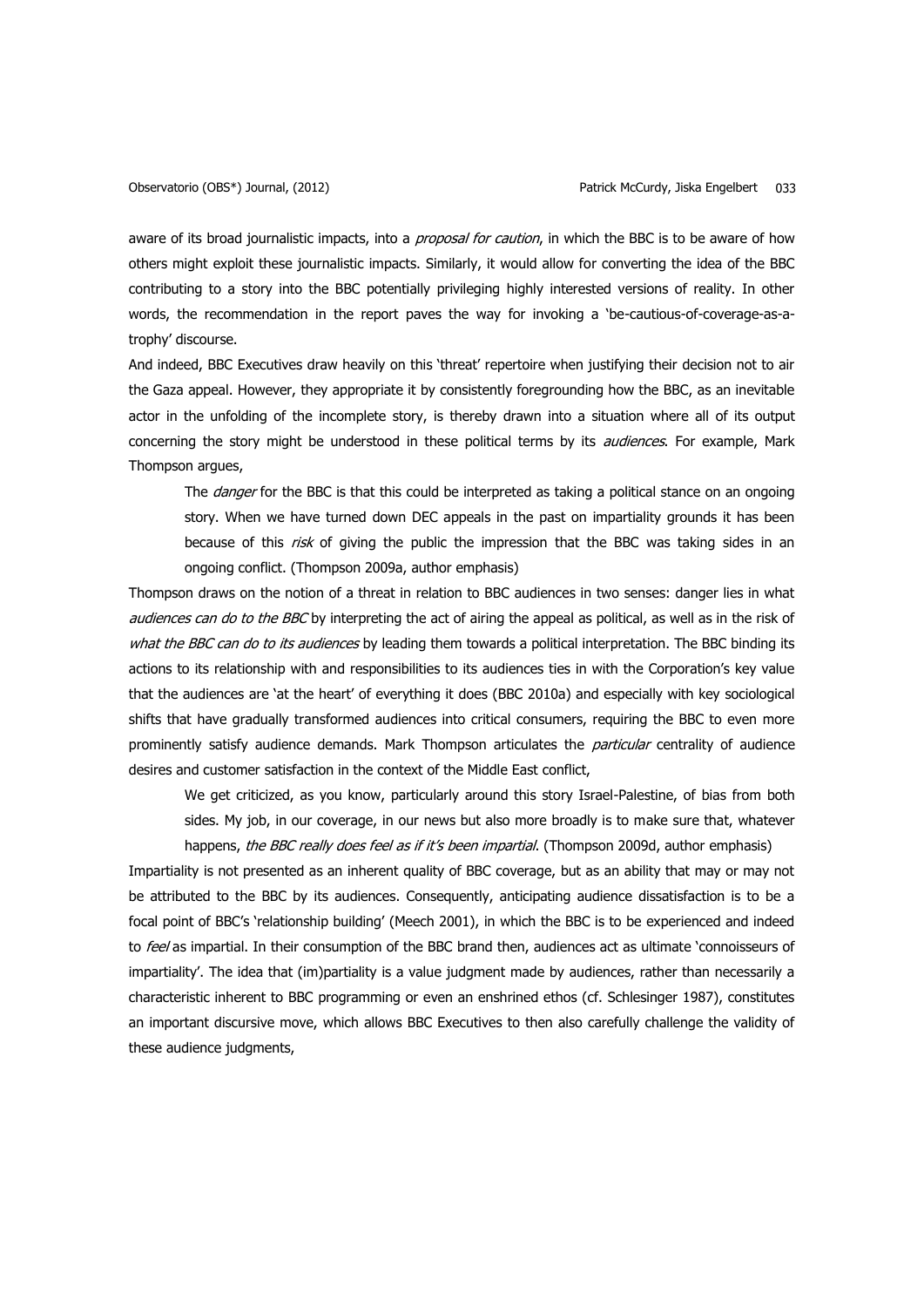This is part of a general policy where one of the things we do is we think very hard about appeals of any kind ... The danger is that the BBC gets drawn into appearing as if it's in some way losing its impartiality. (Thompson 2009d, author emphasis)

If we lose the trust of the audience by appearing however curious it may seem to support one side rather than another, then we will have lost it for the charities. (Thomson 2009b, author emphasis)

This discursive move permits withstanding accusations that the BBC, by means of its programming, can be fundamentally biased. It thereby attributes all responsibility principally to the *mis*perception of audiences. Yet, this accomplishment does of course prompt the danger that the BBC is seen to undermine the intelligible capacities of its audiences, the very people it considers as highly critical and savvy consumers. The Executives' discourse circumvents this by accomplishing audiences' potential perceived partiality as explicable and therefore justified. BBC Executives offer as the key motive for reasonable confusion the similarity in imagery in both BBC news broadcasts and a potential appeal. For example, Caroline Thomson asserts,

So, for example, if you just think about it, if we broadcast, if we gave up this unique thing, we don't do lightly of giving our airtime to charities to appeal for money, they would be running in their charitable appeal, the same or very similar pictures to the pictures our audiences would have seen in the news bulletin just before, because we're having to put so much effort into reporting it. That wasn't the case in the Congo. And, what were audiences to think, you know, "which are the news pictures, which are the charitable pictures?" (Thomson 2009c, author emphasis)

Thomson presents imagery in the news broadcast as seen 'just before' imagery in an appeal, which invokes different associations than for example stating that 'pictures would resemble those in a preceding news bulletin' would. Yet, the most important way in which Thomson validates confusion or audience inability to distinguish between different output is her performing solidarity with BBC audiences by posing the rhetorical question, 'what were audiences to think?'. Interestingly, this rhetorical question is in fact answered, by means of a move to direct speech that enables Thomson to speak directly from the perspective of audiences, 'which are the news pictures, which are the charitable pictures?'. This practices of audience exoneration by means of performing solidarity is also manifest in Mark Thompson's assertion,

I think you have to imagine seen seeing maybe the same pictures or certainly very similar pictures. First of all, you know, in a BBC news bulletin where there are claims and counter-claims, all sorts of political questions about what's going on. And then immediately afterwards you'd see the BBC transmitting something which is asking for money and is putting it in a very different context. (Thompson 2009d, author emphasis)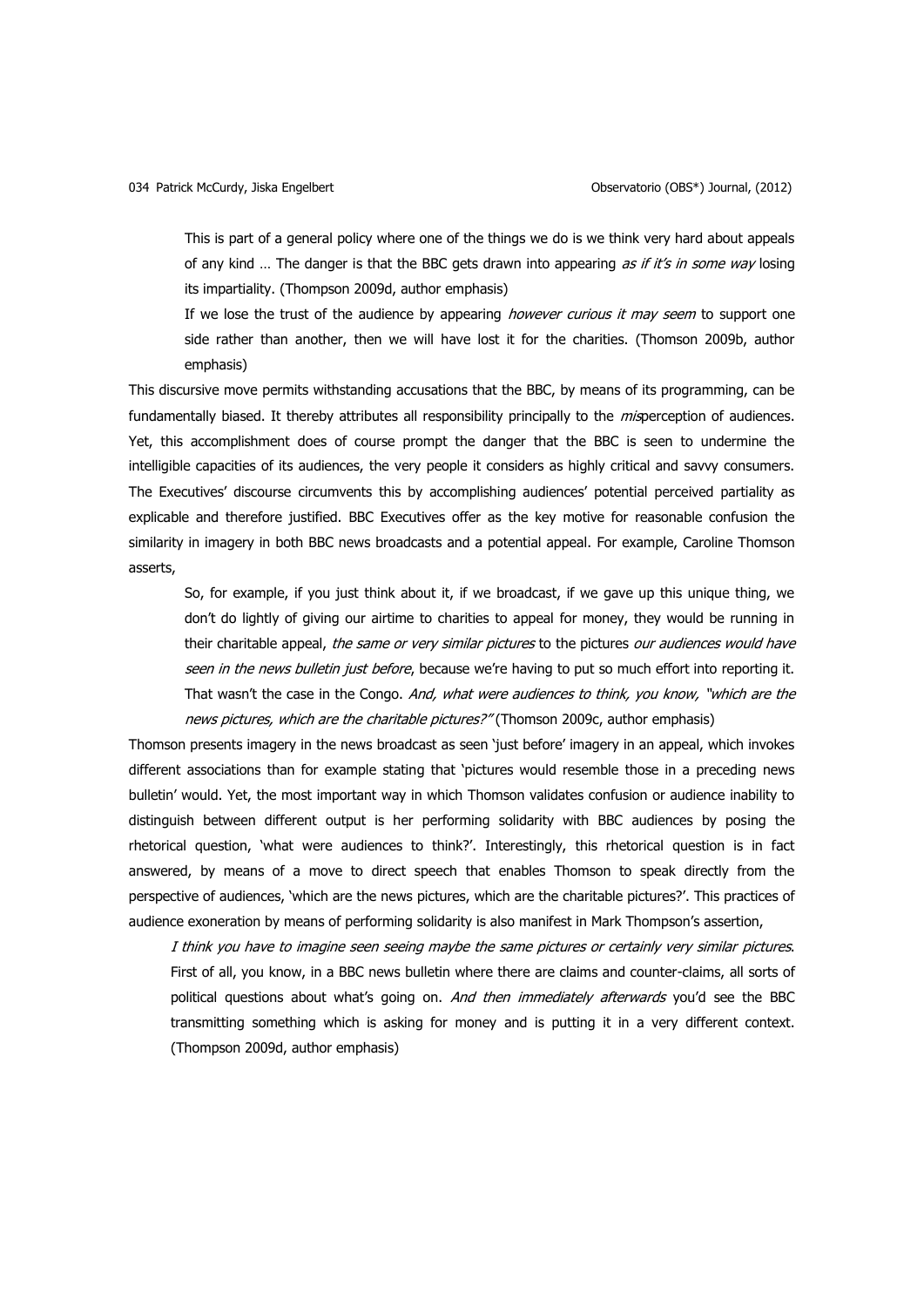Thompson realizes his 'doing solidarity', similar to Thomson, by means of transforming from an *animator*, who reports on audiences' possible perceptions, into a *principal*, a participant in and direct witness of audience perceptions (Goffman 1981). In addition, Thompson establishes a stark contrast between a BBC news bulletin – as synonymous for enabling reflection, a broad spectrum of 'claims and counter-claims', and 'all sorts of political questions' – and the appeal, which is narrowly defined as 'asking for money'. This contrast, in combination with Thompson stressing the certainty of 'very similar pictures' and describing the appeal as 'immediately after' (as opposed to, for example, merely 'following') the news bulletin, creates a sense of two incompatible and irreconcilable domains that are problematically brought together and forced upon audiences. Misperceptions and audiences' inability to distinguish between sources, thereby, are inevitable.

The accounts of both Thomson and Thompson, then, attend to validating the likely occurrence of the misperceptions of its audiences. They accomplish this by exempting audiences from having any (positive or negative) agency in interpreting the appeal as it will be undermined by a much bigger force – the overlap between imagery. Accomplishing audiences as wrongly yet reasonably confused further warrants typical claims by the Executives that the BBC is to ultimately be held accountable for actions that would elicit confusion and misperception,

If we do things which endanger that trust, and we believe that giving our airwaves over to this sort of appeal might do that to certain parts of the audience at the moment in a very difficult and very fraught conflict, *then we lose our value* ... (Thomson 2009c, author emphasis)

… I believe that many members of the public certainly could understand the distinction. However, the fact that the BBC, had it decided to broadcast such an appeal, might nonetheless make them believe that the BBC was sympathetic to or was taking some ... what is the message that the BBC

sends out by taking the decision to broadcast such an appeal? (Thompson 2009c, author emphasis) Striking in both Executives' accounts is the practice of attributing a kind of explicit 'damaging agency' to the BBC – highly problematic actions, such as endangering and misleading audiences, which are at extreme odds with the remit of a public service broadcaster. In other words, for the BBC, in its engagement with the conflict in the Middle East, to act in accordance with its audience mandate and public service remit, is to construct and uphold a fissure between its explicitly journalistic endeavors and its overtly charitable and humanitarian ventures. Airing the appeal would force these two domains to merge; not airing the appeal, then, articulates the BBC binding its actions to its relationship with and responsibilities to its audiences.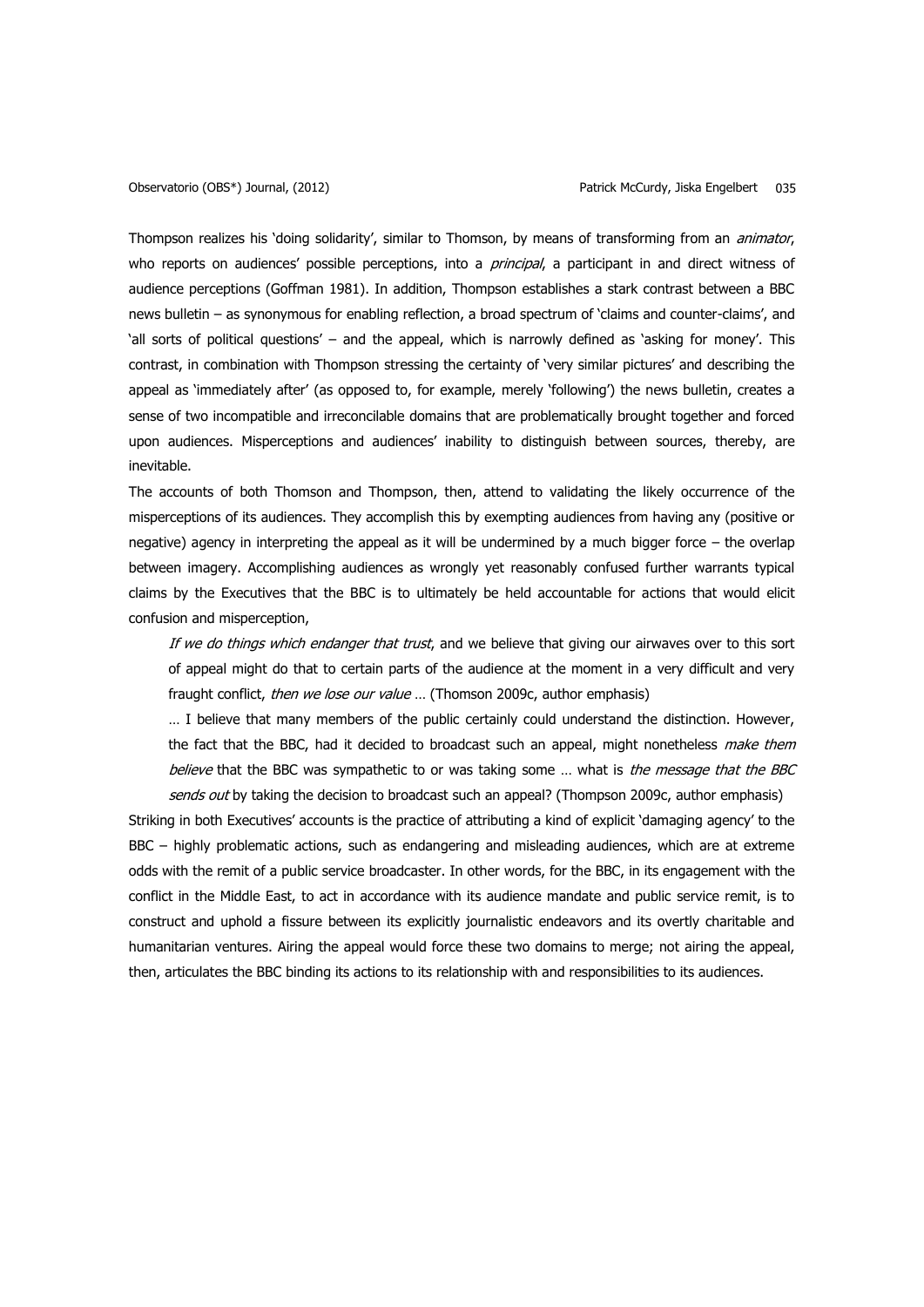#### **Towards a straitjacket: privileging journalistic impartiality**

Despite the BBC implying the incompatibility of journalism and humanitarianism and despite discussing the DEC appeal from within the field of journalism, the appeal, given its principal 'free-standing' nature, can equally be conceptualized within the domain of *humanitarianism* and thus be subjected to the relevant corresponding conventions and interpretations. The crisis over the Gaza appeal can therefore be understood as a clash between these two domains, which unfolded on journalistic 'turf'. This is most apparent in the competing and clashing discourses of 'impartiality' and the rhetorical affordance within each field<sup>2</sup>. Consequently, this section begins by contrasting and defining the perspectives of humanitarian impartiality and journalistic impartiality through a dialectic of *action* and *inaction*. Next, the implications of consistently making reference to the appeal as part of an 'ongoing news story'  $-$  a story which is currently the subject of BBC News coverage – is considered. Describing it in this way, while seemingly natural for the BBC as a news organization, is an important discursive achievement as well as a discursive articulation of 'boundary-work' (cf. Fakazis 2006). It both necessitates and legitimates a journalistic treatment of the DEC appeal against BBC news conventions allowing its reasonable dismissal against concerns of 'impartiality', while delegitimizing humanitarian claims for impartiality.

The issue of impartiality was the key factor in the BBC's decision to deny the DEC Gaza Appeal sparking a public debate over the interpretation of impartiality. Contributing, or perhaps responding, to this debate the DEC published the following statement concerning the Gaza Appeal and impartiality on its website:

The DEC members are committed to humanitarian principles including independence and have confirmed they are able to work without hindrance from the Hamas controlled authorities both to identify who are the most needy and to channel assistance to them directly, either through their own staff or well established local non governmental partners. The DEC members have submitted lists of partners and their banking arrangements, to insure proper systems are in place. (Disasters Emergency Committee 2008a)

Above, impartiality is presented as a condition of work; the ability to safely access the conflict area and engage in humanitarian activity without interference, pressure or favor from the controlling authorities or other stakeholders. Anderson (2004) has labeled this use of impartiality as 'humanitarian inviolability' defined as 'the ability of humanitarian relief agencies…. to act in situations of extreme human need and suffering, particularly in circumstances of armed conflict, with the assurances that their personnel, their property, and their activities will not be made the object of attack' (Anderson 2004:41). Impartiality here also refers to offering nonpartisan assistance based on need, irrespective of political creed. All DEC member agencies are signatories of the International Red Cross and Red Crescent Movement's "Code of

<sup>&</sup>lt;sup>2</sup> For a detailed analysis of how BBC executives capitalized on the `semantic plasticity' of impartiality in constructing their arguments for not airing the DEC appeal<br>for Gaza, see: Engelbert and McCurdy (2011).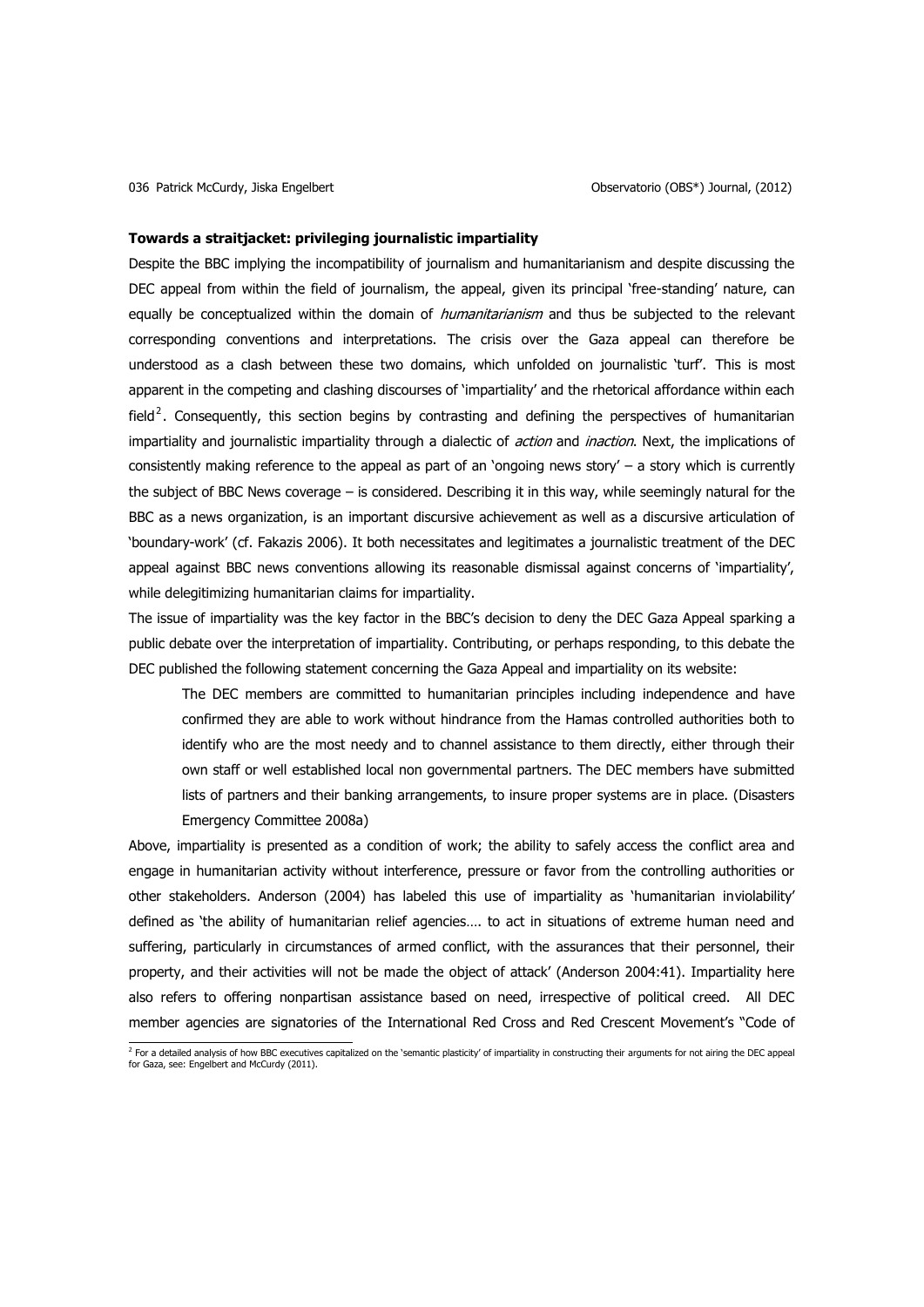Conduct" which advocates this 'nonpartisan' humanitarian view of impartiality (Disasters Emergency Committee 2008b). In summary, impartiality as presented by the DEC, lays the foundation for undertaking apolitical humanitarian action in Gaza.

Impartiality is also a key signifier of international journalism and a 'hallmark' of the BBC (BBC Trust 2007). While the BBC's Editorial Guidelines outline its 'commitment to impartiality' (British Broadcasting Corporation 2010b), the precise meaning of impartiality is left open. This 'commitment' is articulated via references to the related journalistic concept of 'balance' – the need to cover an issue, especially a controversial one, from a range of angles and perspectives – and the need to approach such topics 'fairly', 'accurately' and without 'bias', political or otherwise. The guidelines also affirm the independence of the BBC giving it the 'editorial freedom' to produce content to, and within, its own standards of impartiality and the context-dependent latitude towards 'achieving impartiality'. Impartiality, a BBC Trust report argued, can be likened to alchemy whereby there is no single 'formula' for it but there are 13 ingredients that can be draw upon; 'Accuracy, Balance, Context, Distance, Evenhandedness, Fairness, Objectivity, Openmindedness, Rigour, Self-Awareness, Transparency and Truth' (BBC Trust 2007: 5). Like humanitarian impartiality, journalistic impartiality is presented by the BBC as a part of its mandate and, while vague, defines the parameters that BBC can work within and reinforces the BBC's responsibility to its audience.

Broadcasting the appeal would risk compromising public confidence in the BBC's impartiality in the context of an ongoing news story where the issues of responsibility for civilian suffering and distress were intrinsic to the story and highly contentious. (Thompson 2009b:5)

Above captures what Director General of the BBC, Mark Thompson referred to as the 'Impartiality Reason', the primary rationale for not broadcasting the DEC appeal. By arguing that the DEC Appeal could compromise the BBC's impartiality, Thompson invokes impartiality as a means for *inaction*. This is done on two fronts. First, impartiality is used as a means to prevent the BBC from doing something; from broadcasting an appeal in support of humanitarian assistance in Gaza. It is also a means to prevent the BBC from being perceived as having done something: creating the appearance of bias in the perceptions of audiences by airing the appeal. In both instances impartiality is used as a means to justify not airing the appeal.

The BBC's privileging of journalistic impartiality is, on its own, perhaps not surprising given the Corporation's dogma of impartiality (Schlesinger 1987). Of interest concerning the DEC appeal is the application of 'balance' whereby news items must reflect the major perspectives on the issue and be equitable in airtime awarded within a piece and overtime (Independent Panel 2006). Below, Mark Thompson invokes this conceptualization of balance in an interview on Radio 4 by making reference to the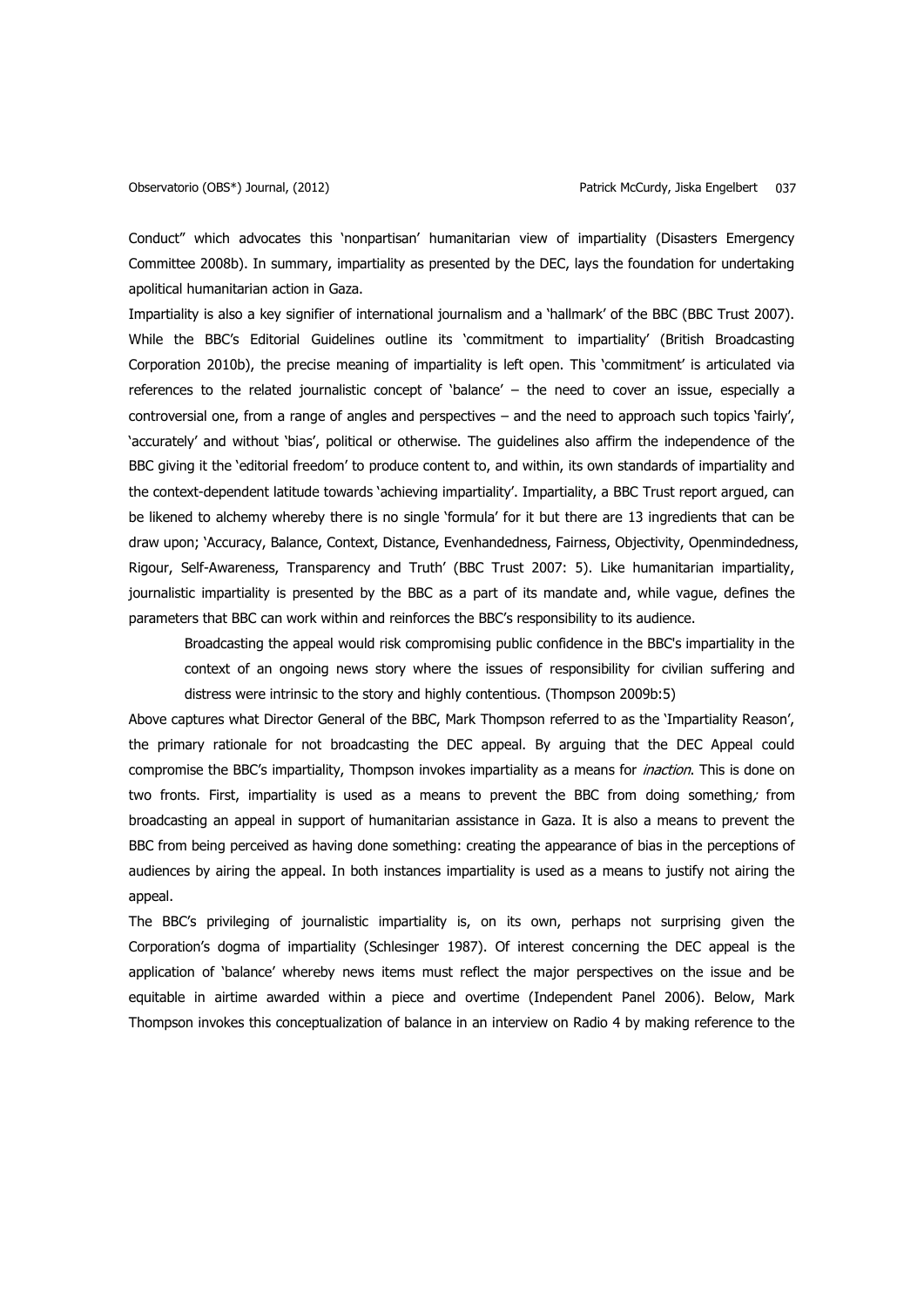'humanitarian dimension' of the war on Gaza as a 'very contentious side of the story', thereby implying the DEC appeal – via its focus on Gaza – would only deal with one 'side' of the conflict,

The problem with this particular appeal is it's in the middle of a story where the humanitarian dimension of the story, and what is happening in Gaza, is not only an intrinsic part of the story, it is also a very contentious side of the story. (Thompson 2009c)

Further evidence of a 'see-saw' application of balance can be seen in a subsequent interview with Thomson on BBC Breakfast,

If the situation was the other way around and the principal humanitarian concern was in Israel rather than Gaza, our view would've exactly been the same. (Thompson 2009d)

By comparing the Gaza case with a hypothetical humanitarian catastrophe in Israel, Thompson is attempting to show that his decision was not political – caused either by external pressure or internal bias – but *journalistic* taken to preserve the Corporation's impartiality. In summary, Thompson argues that no matter how grave the humanitarian suffering is, as long as it occurs in a disproportionate or 'unbalanced' way only on one 'side' of the conflict the BBC will not sanction an appeal. This argument is grounded on a 'traditional' interpretation of balance; one which assumes equality between both sides. Yet, this standpoint overlooks what the Independent Panel (2006:13) described as the 'asymmetrical' nature of the conflict. Moreover, the Independent Panel also presents evidence which cautions the application of such logic.

The crude application of balance is justified by Thompson as part of a larger strategy to protect the BBC's impartiality. This duty also required the BBC to be vigilant of the potential threats posed by 'non-news' output to the reputation of its News output as impartial. This argument is reflected in the following letter by Mark Thompson to law firm Hickman and Rose,

News is central to the BBC's purpose and…any decision that undermines the BBC's impartiality risks destroying the BBC's reputation and its unique relationship with its audiences both in the UK and overseas … The BBC's obligation to remain impartial is not limited to its news output. It applies to its services as a whole and indeed to its overall reputation as a broadcaster … It is for these reasons - the broad obligation of impartiality and the particular risk of bias or perceived bias in non-News output undermining confidence in the BBC's impartiality in its News output - that the BBC takes a 'safety first' approach when considering whether to broadcast on its airwaves any material which does not derive from BBC sources in the first instance (Thompson, 2009b: 6-7)

Thompson positions the production and broadcast of BBC News – domestically and abroad – as the most important activity of the BBC. Consequently, while the BBC produces both news and non-news output, it is the journalistic interpretation of impartiality that all content must be tested against. By valuing impartiality in this way, the assertion is that the reputation of the BBC is tied primarily to its reputation as a news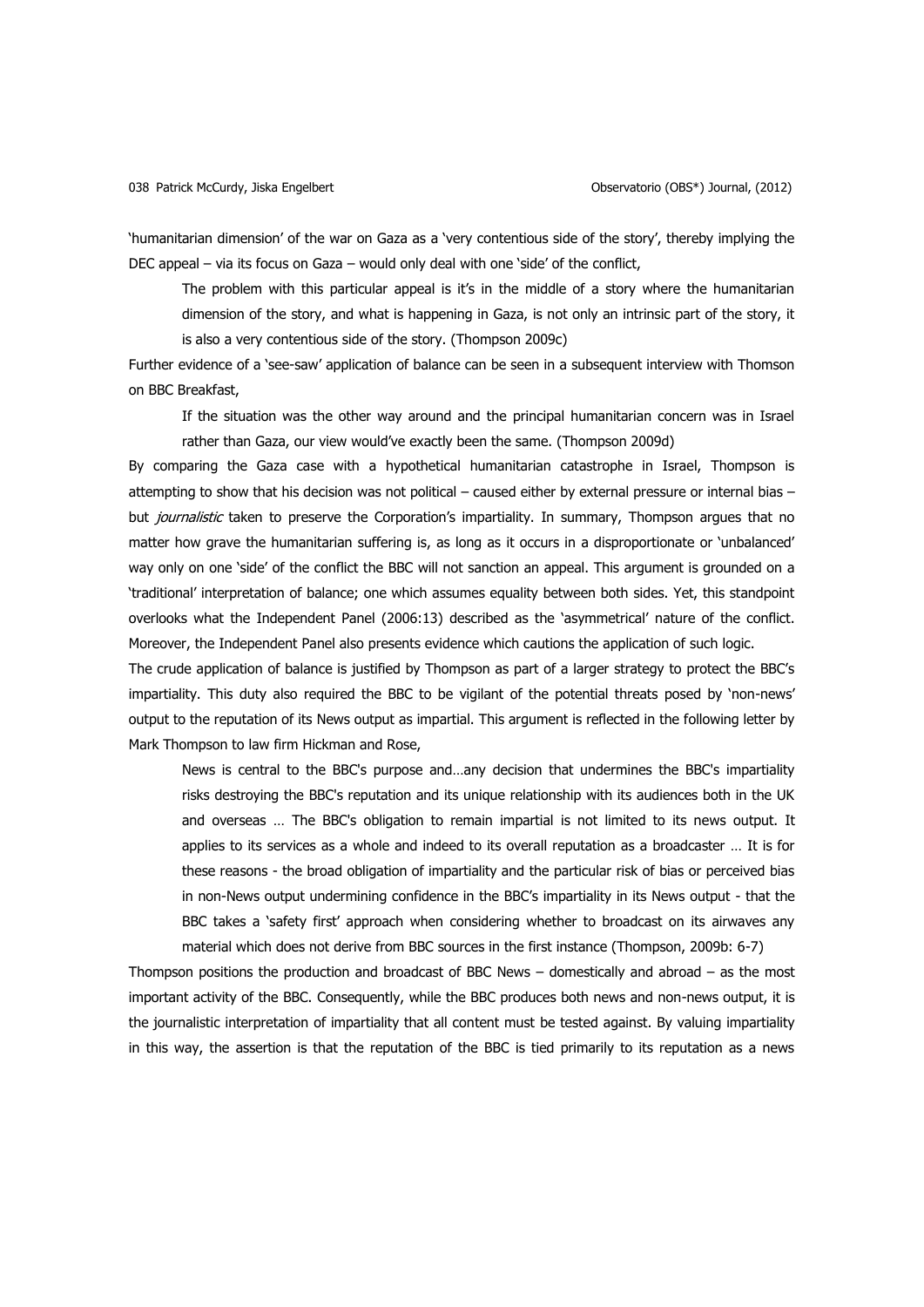broadcaster and that the merits of the DEC appeal must not be judged by any reading of impartiality, other than that the BBC ascribes to news.

In the same letter Thompson offers specific insight into how DEC appeals are assessed by the BBC against impartiality. Thompson summarizes the BBC's approach as follows,

The BBC should only broadcast appeals which it can be confident will be broadly noncontroversial. In other words, it should only broadcast those appeals in which neither the causes of the humanitarian distress, nor the character and balance of distress between the combatants (in the case of a conflict), nor the delivery of the aid itself, nor the relationship between the humanitarian distress and the political or diplomatic debate about what should happen next, are themselves the subject of significant partisan controversy… In the case of wars or other human conflicts, the BBC has distinguished between those conflicts where it believed that the humanitarian distress… could be sufficiently separated from the issues pertaining to the conflict itself that the risk of an appeal compromising the BBC's impartiality could be avoided, and those where it believed it could not. (Thompson 2009b: 7)

DEC Appeals requested for conflict situations are recognized by the BBC as problematic and therefore requiring individual scrutiny not just against the three DEC Appeal criteria, but for the threat that an Appeal poses to the BBC's impartiality. Whereas, argued above, a humanitarian approach to impartiality would not differentiate between sufferers, the BBC's stance necessitates editorial differentiation based on factors such as the degree of 'controversy' as a means of organizational preservation [and maintenance of audience (domestic and global) trust]. What the above extract illustrates is that the highest operational value at play for the BBC is 'trust'; a concept enshrined as the 'foundation' of the BBC. In order to preserve this trust, the BBC has shown that it is prepared and capable of affording impartiality differently, that some instances – the Middle East in particularly – requires a different version of impartiality<sup>3</sup>.

### **From straitjacket to flak jacket**

We have seen how an 'ongoing news story' allowed the BBC to assert a particular sensitivity to audience expectations and capacities, as well as to privilege journalistic impartiality. Both 'logics' were foremost oriented at justifying BBC's *inaction*. This final section focuses on how journalism in an ongoing news story is also drawn on as permitting the BBC to claim an entitlement to journalistic and even humanitarian action. Central to this argument is that journalism in an ongoing news story would inevitably imply a particular way of successfully dealing with multiple stakeholders and interested parties. This journalistic mode of persisting

<sup>&</sup>lt;sup>3</sup> Of course, the issue of "trust" in the BBC is fundamentally tied to the BBC's news brand. For an analysis of the "risk" that the DEC Gaza appeal presented to the<br>BBC's news brad see: McCurdy (2011).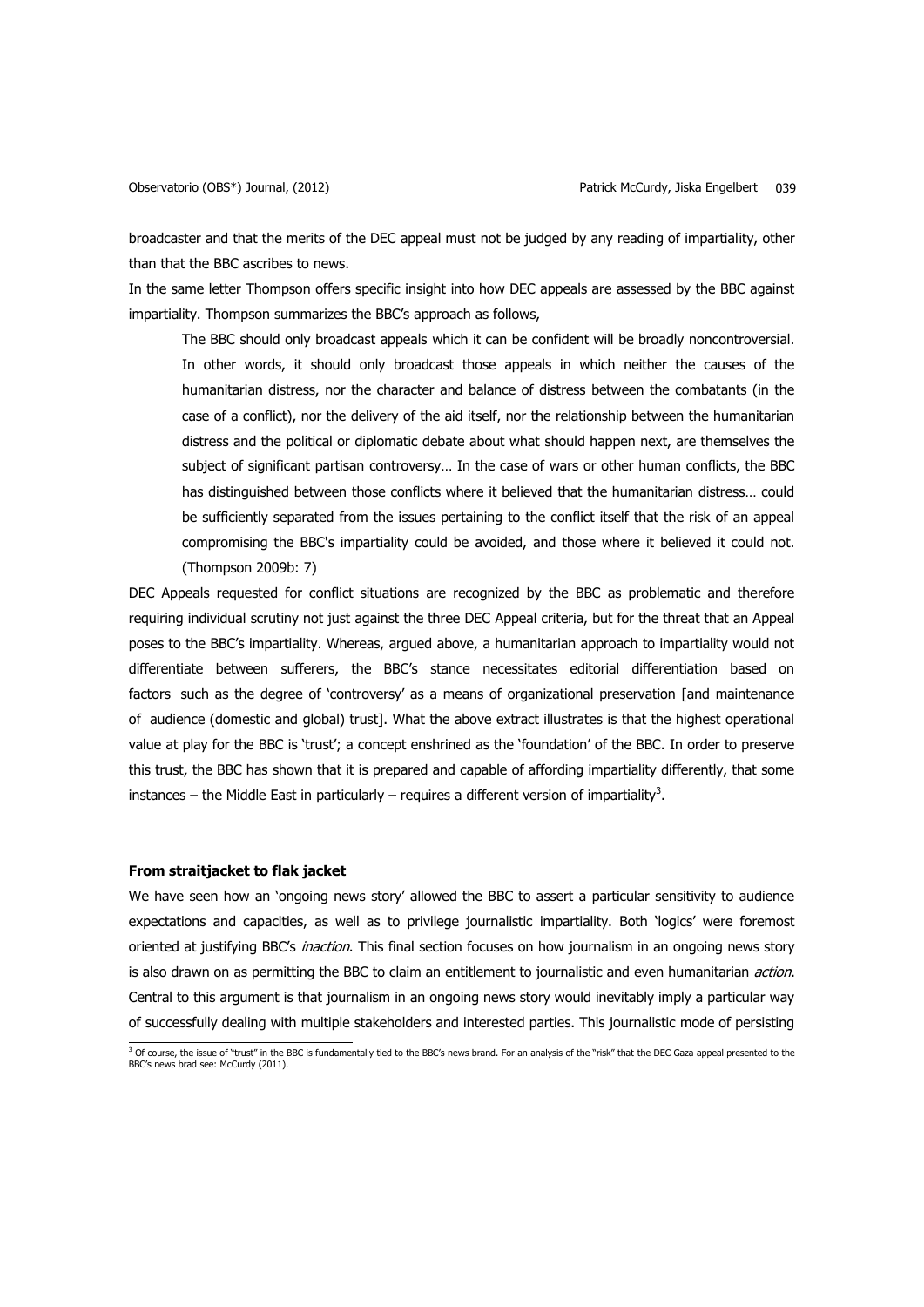and resisting is one that the BBC would be principally equipped for. This way of conceiving of BBC journalism in an ongoing news story can be considered as an application of a key finding in the Independent Panel Report,

Audience research … shows that the impartiality requirements are widely supported. It also suggests that … the generality of viewers and listeners are less than convinced by its importance to them … They want the BBC to be impartial and believe that it is. By contrast, those who put evidence to us appear to regard the [conflict] as very important, to identify with one side, to feel knowledgeable about it and want BBC coverage to be more supportive of their favored protagonist. (Independent Panel 2006:5)

The finding confirms audiences as mandating the BBC to be impartial, yet asserts that there are kinds of audiences who may have different expectations of coverage due to their level of personal investment in the conflict. Having such an investment, furthermore, is presented as leading towards particular expectations regarding the versions of the conflict and the two "protagonists" BBC news coverage should *favorably* postulate. By contrasting this investment with the 'generality of viewers', a sense is created of these expectations, as passionate and spirited as they might be, being deviant. That is, these expectations would stand in the way of rationally assessing the BBC's journalistic pursuit of impartiality and balance, and in fact would, were they to be met, lead to the BBC undermining its strict audience mandate. BBC Executives draw on this logic of having to resist audiences with unreasonable expectations and favored versions, but appropriate it somewhat. Firstly, by extending the notion of BBC 'unreasonable audiences' to key stakeholders on both sides of the conflict, and, secondly, by extending the 'object of expectations' beyond explicit BBC news output.

Not once in the Executives' media performances is Israel's military offensive alluded to, let alone mentioned, as responsible for the humanitarian crisis in Gaza. Yet, 'Israeli' agency is invoked in the context of physical constraints BBC journalists have to endure. This is illustrated in Caroline Thomson's (2009c) response to an accusation that the BBC's decision not to air the appeal would dismiss Palestinian humanitarian suffering,

Interviewer: But the truth is that more than a thousand people have been killed. The truth is that they're living in terrible conditions. And the truth is they need humanitarian assistance … Those are facts, aren't they?

Thomson: Yes, those are facts and those are facts we know partly because of the work of our journalists in reporting them. We were the only people that had journalists in Gaza when the Israelis weren't letting journalists there. That's how we know it … (Thomson 2009c, author emphasis)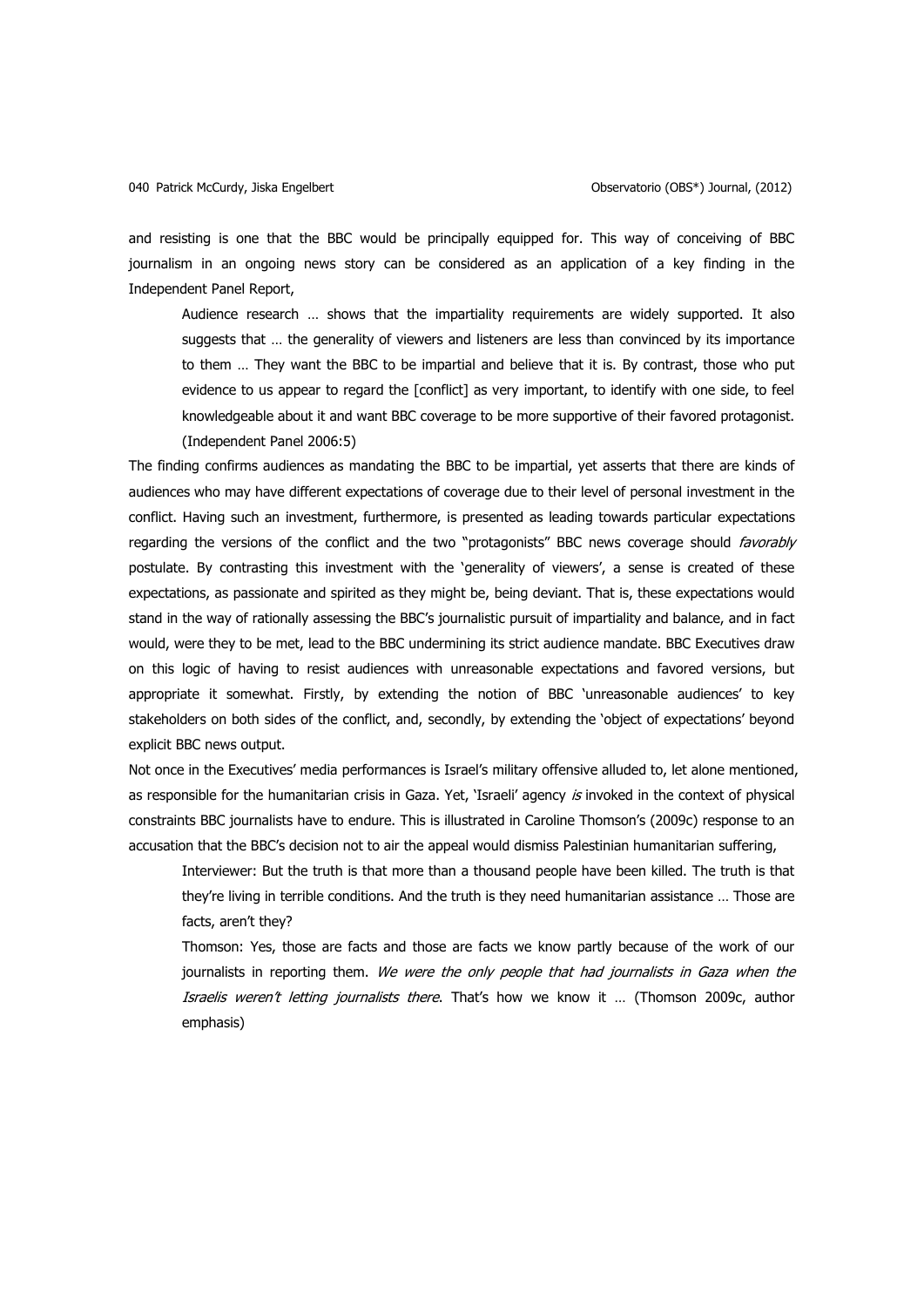Thomson establishes the very reasons for the interviewer's critical charges as enabled by the BBC's pursuit of journalistic principles. More importantly, this pursuit is presented as having had to surmount physical constraints posed by one of the 'protagonists'. Thomson challenges the legitimacy of those constraints by explicitly describing Israeli agency as 'not letting journalists there', thereby packaging the accusation that the Israelis were actively undermining the conditions for impartial and balanced journalism. In line with the earlier identified 'coverage-as-a-trophy' discourse, Thomson's account thus infers the Israelis as a force with a vested interest in the conflict, which, consequently, tries to physically limit the symbolic scope of reporting.

Various interviewers also allude to Israel as an agent that not so much poses physical hurdles, but rather as one that puts the BBC under symbolic pressure to not air the appeal. Newsnight presenter Gavin Hewitt, for example, asks Caroline Thomson,

… you might do with this decision because people might say this is actually fundamentally a pro-Israel stance. I mean, I know you're damned if you do and damned if you don't, but many people will think this is fundamentally pro-Israeli. (Thomson 2009a)

Thomson negates this voiced accusation by reducing this kind of political pressure *outside of* Gaza to a physical equivalent in Gaza,

Well, it's absolutely not fundamentally pro-Israeli. As I said we're broadcasting from both sides of this conflict and ... we've been almost unique amongst journalists and broadcasters in having people inside Gaza when the Israelis weren't letting us ... (ibid, author emphasis)

Thomson refutes the potential influence of broad Israeli lobbyists by alluding to the fact that Israeli armed forces at the Gaza border were unable to hold back BBC journalists. What follows from this is that BBC journalism is not only to conquer physical constraints, but is, thereby, simultaneously to trounce the very possibility of political lobbying by those with a vested interest in the conflict.

The BBC is thus permitted to take a stance on protagonists in the conflict (in this case, Israel) when they undermine the physical or symbolic pursuit of impartial and balanced journalism. However, BBC Executives extend the range of actors with a 'preferred' representation of the conflict beyond Israel to 'public opinion' generally, and the government in particular. For example, when interviewer Martine Croxall refers, on BBC News24, to the charge made by Tony Benn that the BBC's decision not to air the appeal 'will cause people to die', Caroline Thomson asserts,

... The importance of journalism is on reporting it and I don't think that, you know, *emotive* language or like that, or indeed the levels of government discussion, of this subject is really very appropriate for something that's an independent broadcaster, not a state broadcaster, with really important duties of impartiality … (Thomson 2009c, author emphasis)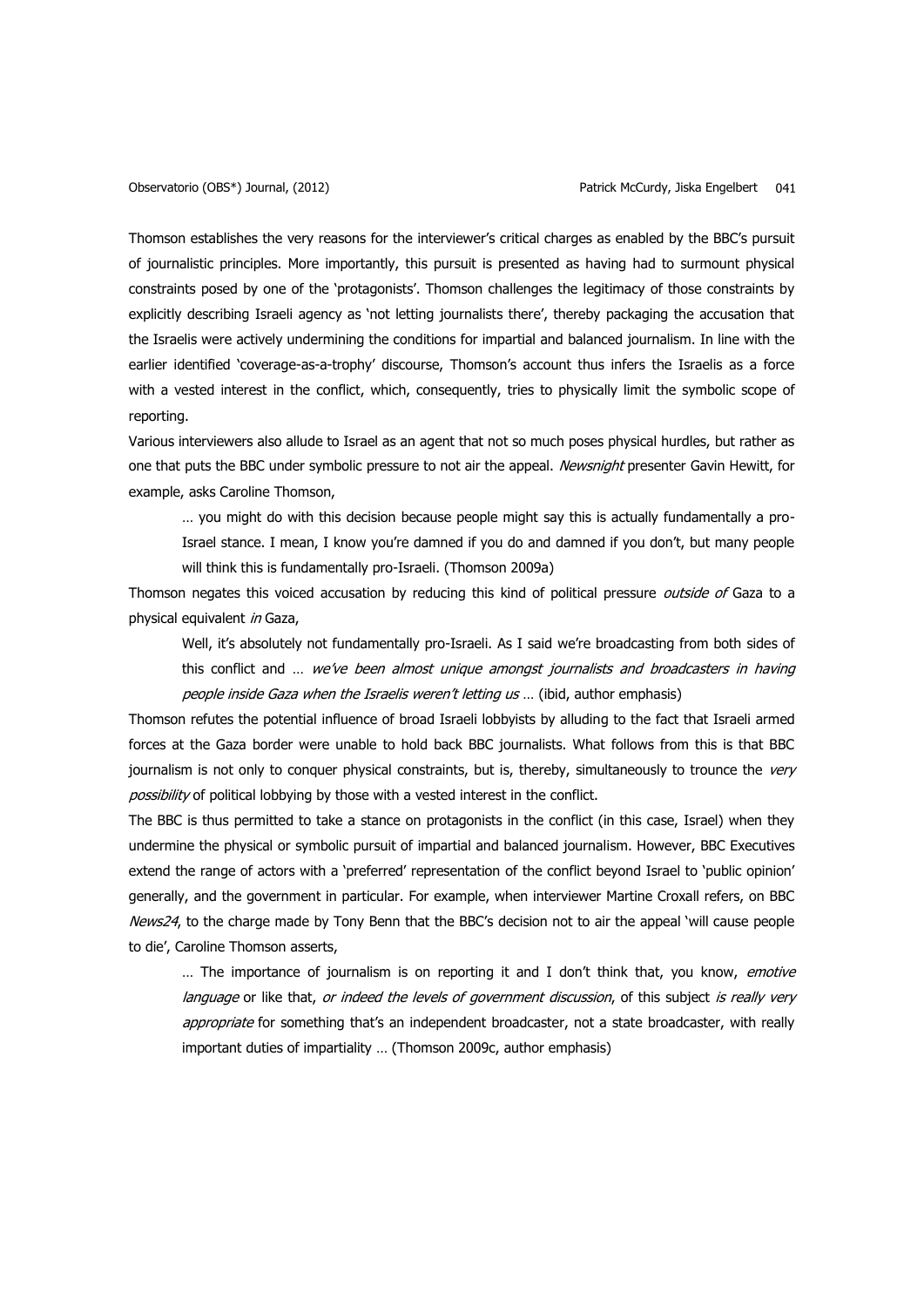Even though it is interesting how Thomson challenges the legitimacy of Benn's charge by 'euphemistically' describing it as 'emotive language'; it is more notable to see how Thomson, almost habitually, aligns Benn with the realm of government. This is remarkable as the former Labour Party member left politics a long time ago and is now known for his advocacy work for the *Stop the War* coalition, but especially as this equates 'public' outrage with governmental upset over the BBC's judgment. Both kinds of criticism are subsequently implied as 'inappropriately' perceiving of the BBC as a broadcaster that is to succumb to some kind of editorial censorship.

BBC Executive discourse thus conceives of journalism in an ongoing news story as invoking a context in which 'physical' protagonist(s), symbolic lobbyists acting on behalf of protagonist(s), public opinion, and governmental judgment act as extensions of an 'invested audience'. They are parties with different vested interests in the conflict and with subsequent, often contrasting, 'favored narratives' and normative expectations as to what the BBC is (not) to do and cover, both in and beyond its explicit news output. Yet, rather than stressing how the BBC is to negotiate these expectations, BBC Executives consistently present BBC journalism, both in and on an ongoing news story, as *resisting by persisting*. They postulate the pursuit of the journalistic principles of impartiality and balance as the ultimate means to withstand these kinds of invested expectations.

For example, Mark Thompson transforms generic journalistic practices, such as hearing both sides and critical questioning, into particularly penetrative modes of enquiry, which enable BBC journalists to 'call the shots' when dealing with parties that would try to enforce a favored narrative,

> This is a very live story, and, you know, it's not that the BBC is trying to ignore the story. I mean in programmes like this [one], where we can we can test the claims, we can put people on the spot, make them accountable, we can put things in their broader context, absolutely we will bring. You know, eighty percent of the British public is using BBC news every week, they will hear all about the conflict … (Thompson 2009c, author emphasis)

Thompson establishes journalistic scrutiny as having the potential to put invested parties in awkward positions, to disable them from employing their tendency to try and shape the coverage of the conflict. Moreover, by framing journalistic scrutiny as bearing the visible traces of the BBC not *ignoring* the humanitarian crisis in Gaza, Thomson implies that the pursuit of a journalism of persisting and resisting – in the context of an ongoing news story and characterized by multiple heavily interested and invested parties – can be considered as an act of 'journalistic humanitarianism'.

Caroline Thomson also conceives of 'principled journalism' as a means to challenge invested parties, as well as to form the journalistic equivalent to the overtly humanitarian act of airing the DEC appeal. When radio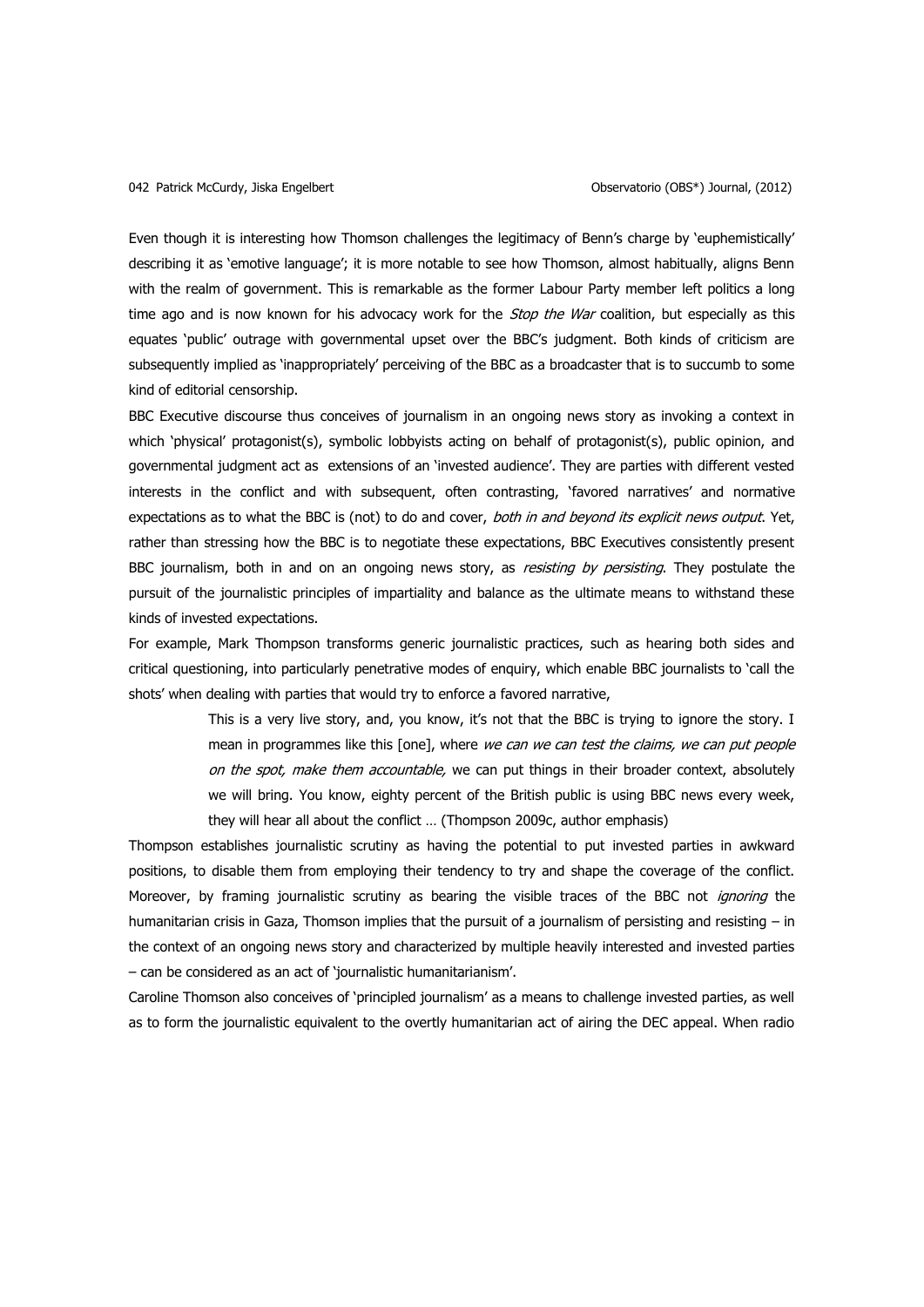interviewer Ed Strouton argues that Thomson is privileging the BBC's own reputation over Palestinian suffering, she asserts,

No, I'm not saying it's more important than that … The most important thing we can do for the people who are suffering is *carrying on reporting it*, and we've done exemplary work in reporting the suffering of the people in Gaza, as well as the other sides on the issue of this conflict. And that is the most important thing we can do with the trust of the British audience. (Thomson 2009b, author emphasis)

By stressing the importance of *continuing* covering the humanitarian crisis, Thomson implies that actual coverage is already an extraordinary achievement, as it would show that the BBC – in taking on a normative and 'exemplary' role – does not succumb to the (physical) constraints. This resisting and persisting is presented as preserving audience trust, the very attribute we diagnosed earlier as 'the highest operational value at play for the BBC' and that BBC Executives were seen to draw on to legitimize humanitarian inaction. Yet, by suggesting the pursuit of principled journalism here as principally a mode of action, as an extraordinary journalistic achievement, and as a mode of journalism that might have positive bearing on the fate of Palestinian victims, Thomson transforms this *straitjacket* into a flak jacket.

In wearing this shield, the BBC can still treat its audiences as inviolable, but this time by protecting them, through journalistic action, against the kind of distorted representations of the humanitarian crisis that would be so typical for and almost inevitable in this particular ongoing news story, with its powerful stakeholders and multiple interested parties. The BBC is, consequently, in its continued coverage or its penetrative inquiry seen to above all acknowledge the Palestinian suffering where other broadcasters might or could not because of their inability to resist and persist. In this sense, the BBC's pursuit of impartiality would be a far cry from a journalism of indifference, a charge that featured so prominently in criticism of the BBC's decision not to air the appeal.

At the same time the approach by the BBC is not one of a 'journalism of attachment' (Bell 1998) but, instead implies a 'journalistic conscience' (Tester 2001: 11) that does not require morally overt journalism, nor letting go of traditional conceptualizations of journalistic impartiality and balance. The BBC, then, can be seen to discursively construct the category of 'journalistic inviolability', which is accomplished as the journalistic equivalent of 'humanitarian inviolability' (Anderson, 2004). Journalistic inviolability, with its emphasis on traversing and indeed operating on the territory of 'belligerents' of all sides of the conflict, justifies privileging the maintenance of audience trust over assisting with the immediate alleviation of suffering (airing the appeal). Moreover, it legitimizes the claim that principled journalism in the context of an ongoing news story is in fact (more of) a humanitarian achievement than airing the appeal (ever) would be.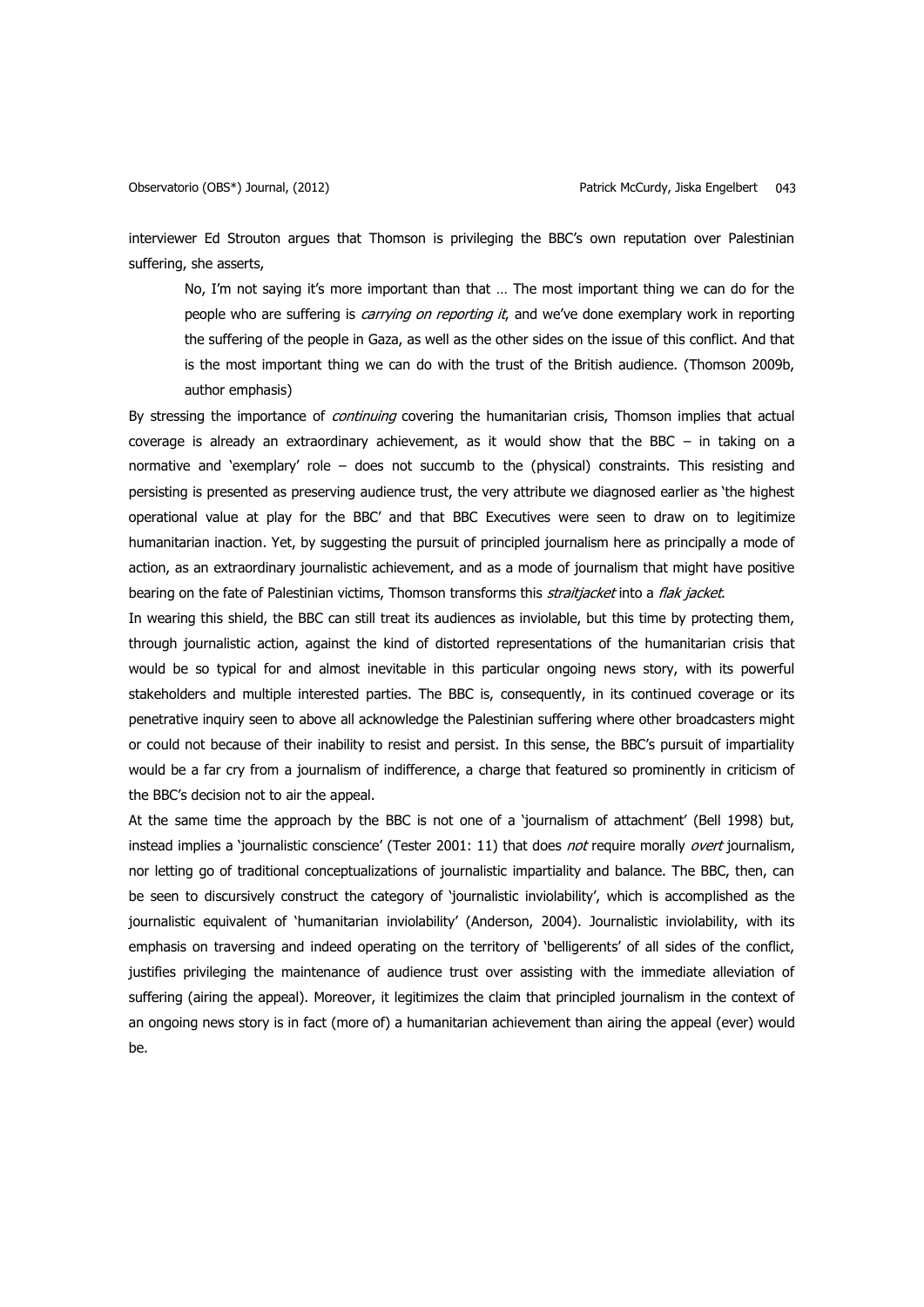#### **Conclusion**

Our analysis of Executive justification discourse has identified three practical affordances permitted by the term 'ongoing news story'. Firstly, an 'ongoing news story' invokes a context of the BBC as a key agent in the discursive unfolding of the conflict in the Middle East. And that ability comes with responsibilities, particularly as this unfolding is wrongly, yet understandably so, understood by audiences as a site where the BBC can actively privilege one protagonist's interests over those of the other. The BBC, then, is to avoid any such implication by refraining from activities, such as 'humanitarian intervention', that would foster this perception. This necessitated creating an explicit fissure between the journalistic and humanitarian ventures of the BBC so as to comply with its constructed mandated from, and responsibilities towards, to its audiences.

Secondly, an 'ongoing *news* story' can be drawn on to refer to a story which is currently the subject of BBC News coverage. This apparently straightforward characterization is in fact a discursive articulation of boundary work, in which the natural alignment of the crisis in Gaza with the BBC's journalistic ventures is achieved at the expense of being colonized by a humanitarian order of discourse, in which the principles of indiscriminate action prevails. This allows the BBC to apply its standards of journalistic 'impartiality' to all BBC output concerning the crisis in Gaza, in which the pursuit of impartiality functions as a *straitjacket* and a rationale for *inaction*. Consequently, not airing a DEC appeal, which inevitably would draw attention to just one protagonist, is accomplished as fundamentally compatible with this pursuit and is, thereby, actively negated as being symptomatic of an alleged privileging of the Israeli perspective.

Thirdly, an 'ongoing news story' allows for invoking a context of multiple stakeholders and interested parties, all with particular stakes in proposing reasons and futures for the 'unresolved' and continuing story. These 'invested audiences' necessitate a principled journalism that sets out to persist and resist these expectations and requirements. This mode of journalism thereby is constructed by the BBC as an extraordinary achievement, one in which the BBC does not shy away from explicitly challenging and problematizing protagonists, and will not succumb to any form of symbolic or physical pressure. Consequently, the BBC can claim an entitlement to uphold 'journalistic inviolability', in which the pursuit of principled journalism becomes a *flak jacket* for *action* that allows for the BBC's journalistic venture to be presented as more of a humanitarian achievement than its explicit humanitarian ventures would allow for. The BBC, then, can attempt to resist accusations that its decision is dismissive of Palestinian humanitarian suffering though the moral and ethical implications of this require further scrutiny. Scholarship should also explore how media organizations transform constraints posed by processes of cultural-economic change – such as the gradual penetration of public news services by discourses of consumerism, accountability and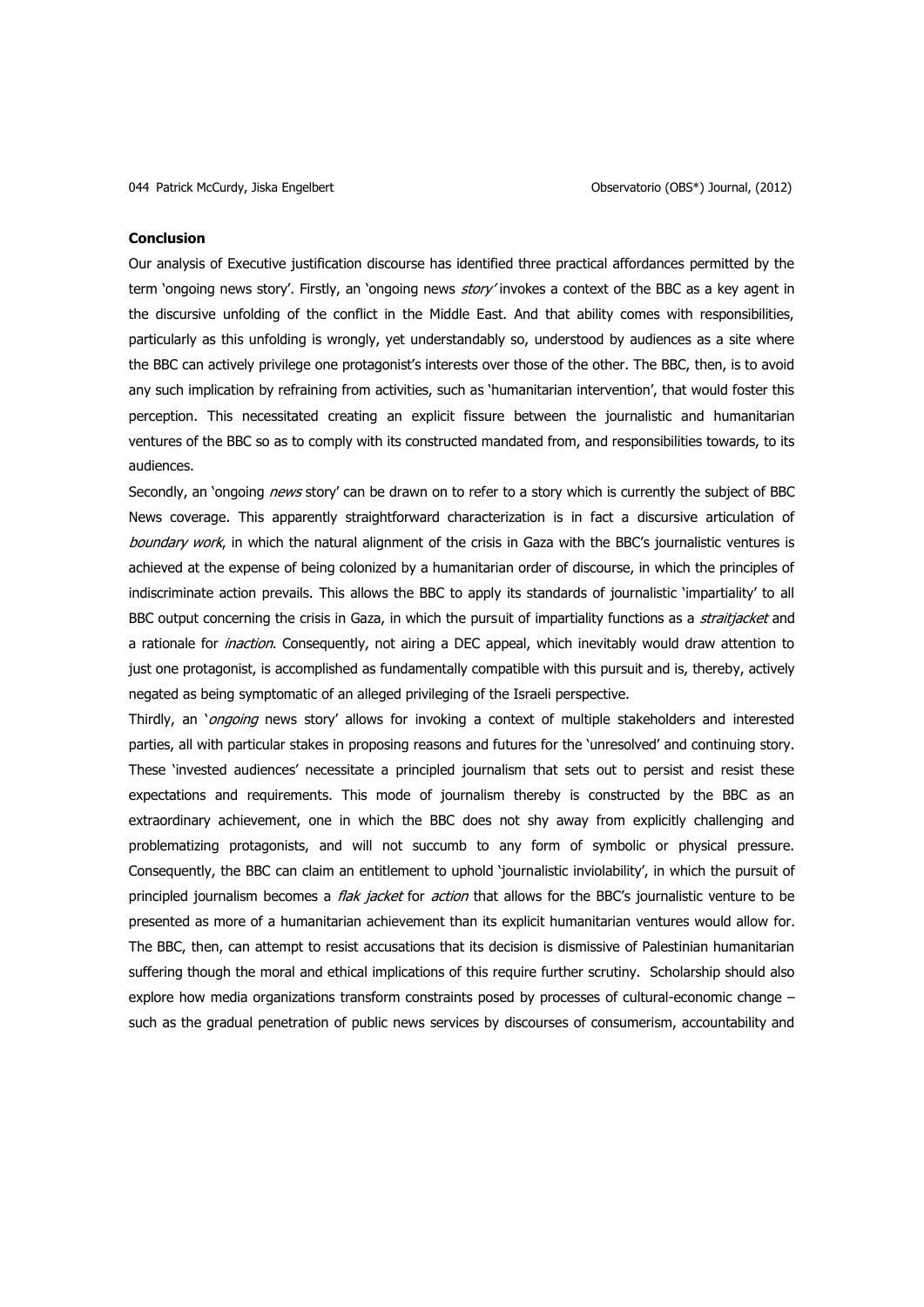public value – into pragmatic opportunities for securing and legitimizing its continuance in the light of evermounting public scrutiny.

In conclusion, the denial of the 2009 DEC Gaza Appeals reinforces the fact that the highest operational value at play for the BBC is the maintenance of audience 'trust' – a concept enshrined in the 'foundation' of the BBC of which impartiality is a key currency. Thus what made the 2009 DEC Gaza appeal distinct was the perception by BBC Executives that airing the appeal threatened the core of the BBC's brand: its journalistic impartiality (both real and perceived). The labeling of the DEC Gaza appeal as part of an 'ongoing news story' – as opposed to a free standing and apolitical humanitarian appeal – provided a discursive means which allowed the BBC to justify its controversial decision on journalistic terms. It also allowed the BBC to present the pursuit of principled journalism as a greater humanitarian achievement than airing the DEC appeal and thus avoid engaging with the moral and ethical quagmire opened by its differentiation of suffering based on degrees of impartiality.

### **References**

Allan, Stuart and Zelizer, Barbie (eds). 2004. Reporting war: journalism in wartime. London: Routledge.

Anderson, Kenneth. 2004. "Humanitarian inviolability in crisis: the meaning of impartiality and neutrality for U.N. and NGO agencies following the 2003–2004

Afghanistan and Iraq conflicts". Harvard Human Rights Journal 17: 41-74.

Barkho, Leon. 2008. "The BBC's discursive strategy and practices vis-à-vis the Palestinian-Israeli conflict." Journalism Studies 9(2): pp. 278- 294.

Bell, Martin. 1998. "The journalism of attachment." In Media ethics, ed. Matthew Kieran. London: Routledge. pp. 15-23.

Bell, Martin. 2009. The BBC – Crisis of Confidence?. Guardian Online, [internet] January 26. Available at: http://www.guardian.co.uk/commentisfree/2009/jan/26/bbc-gaza [Accessed 15 July 2011].

Bennett, W.L., & Edelman, M. (1985). Toward a new political narrative. Journal of Communication, 35, pp. 156-171.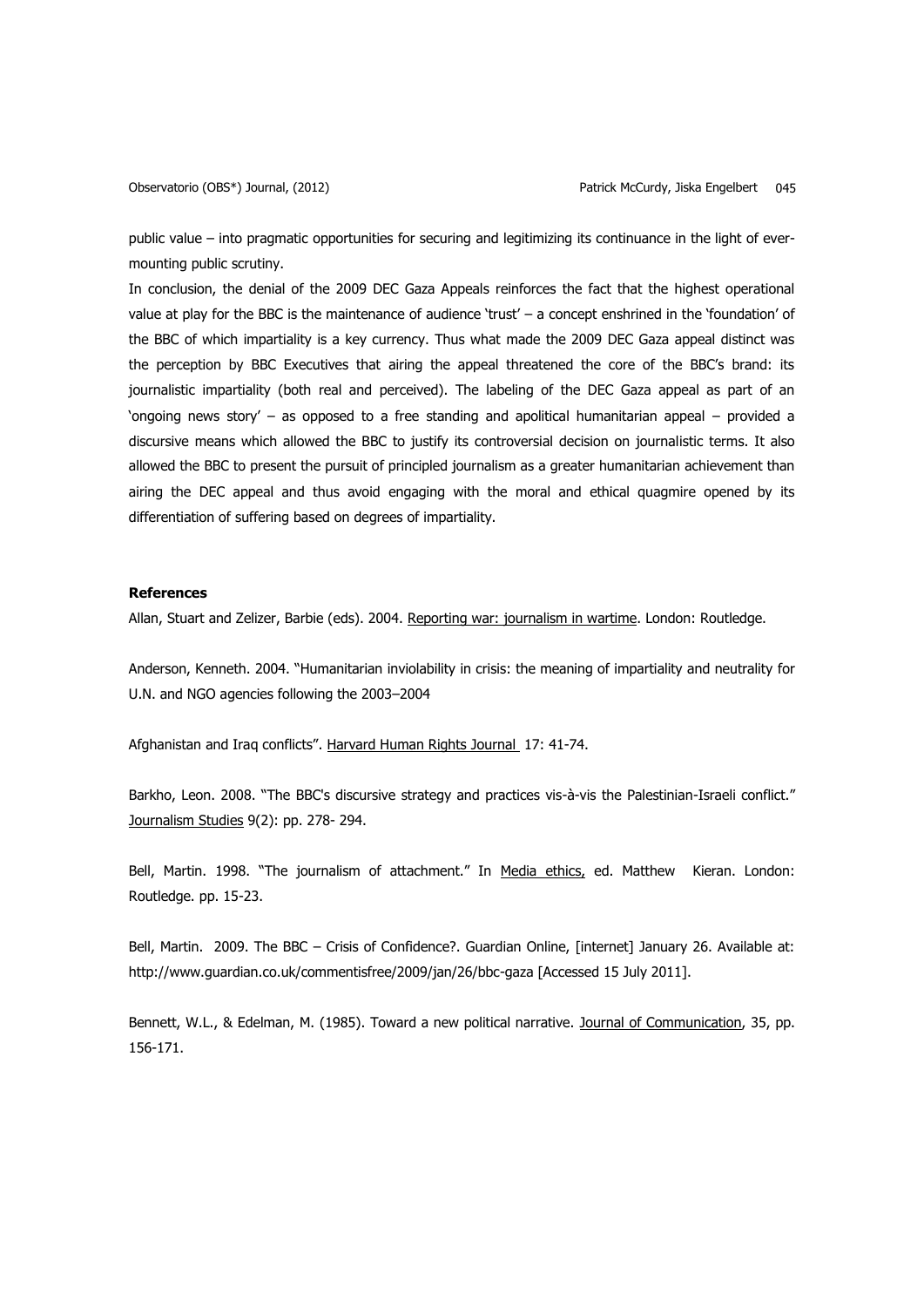Born, Georgina. 2002. "Reflexivity and ambivalence: culture, creativity and government in the BBC", Journal for Cultural Research 6(1 & 2): 65-90.

Born, Georgina. 2004. Uncertain vision: Birt, Dyke and the reinvention of the BBC, London: Harvill Secker.

Born Georgina and Prosser Tony. 2001. "Culture and consumerism: citizenship, public service broadcasting and the BBC's fair trading obligations", The Modern Law Review, 64(5): 657-687.

British Broadcasting Corporation 2010a *BBC mission and values*, British Broadcasting Corporation, viewed 29 April 2011, http://www.bbc.co.uk/aboutthebbc/purpose/>.

British Broadcasting Corporation 2010b Editorial guidelines - impartiality, British Broadcasting Corporation, viewed 29 April 2011, <http://www.bbc.co.uk/guidelines/editorialguidelines/edguide/impariality/>.

British Broadcasting Corporation Trust. 2007. From seesaw to wagon wheel: safequarding impartiality in the 21st century, BBC Trust, viewed 29 April 2011, <http://www.bbc.co.uk/bbctrust/assets/files/pdf/review\_report\_research/impartiality\_21century/report.pdf >.

British Broadcasting Corporation Trust. 2009. DEC Gaza crisis appeal – summary of grounds of appeal raised before the trust by other appellants, British Broadcasting Corporation, viewed 29 April 2011, <http://www.bbc.co.uk/bbctrust/assets/files/pdf/appeals/gaza/annex17.txt>.

Carruthers, Susan L. 1999. The media at war: communication and conflict in the twentieth century. Basingstoke: Palgrave Macmillan.

Collins, Richard. 2007. "The BBC and 'public value'", Medien und Kommunikationswissenschaft, 55(2): 164-184.

Disasters Emergency Committee. 2008a. Access and impartiality – DEC, Disasters Emergency Committee, viewed 15 April 2011, <http://www.dec.org.uk/item/320>.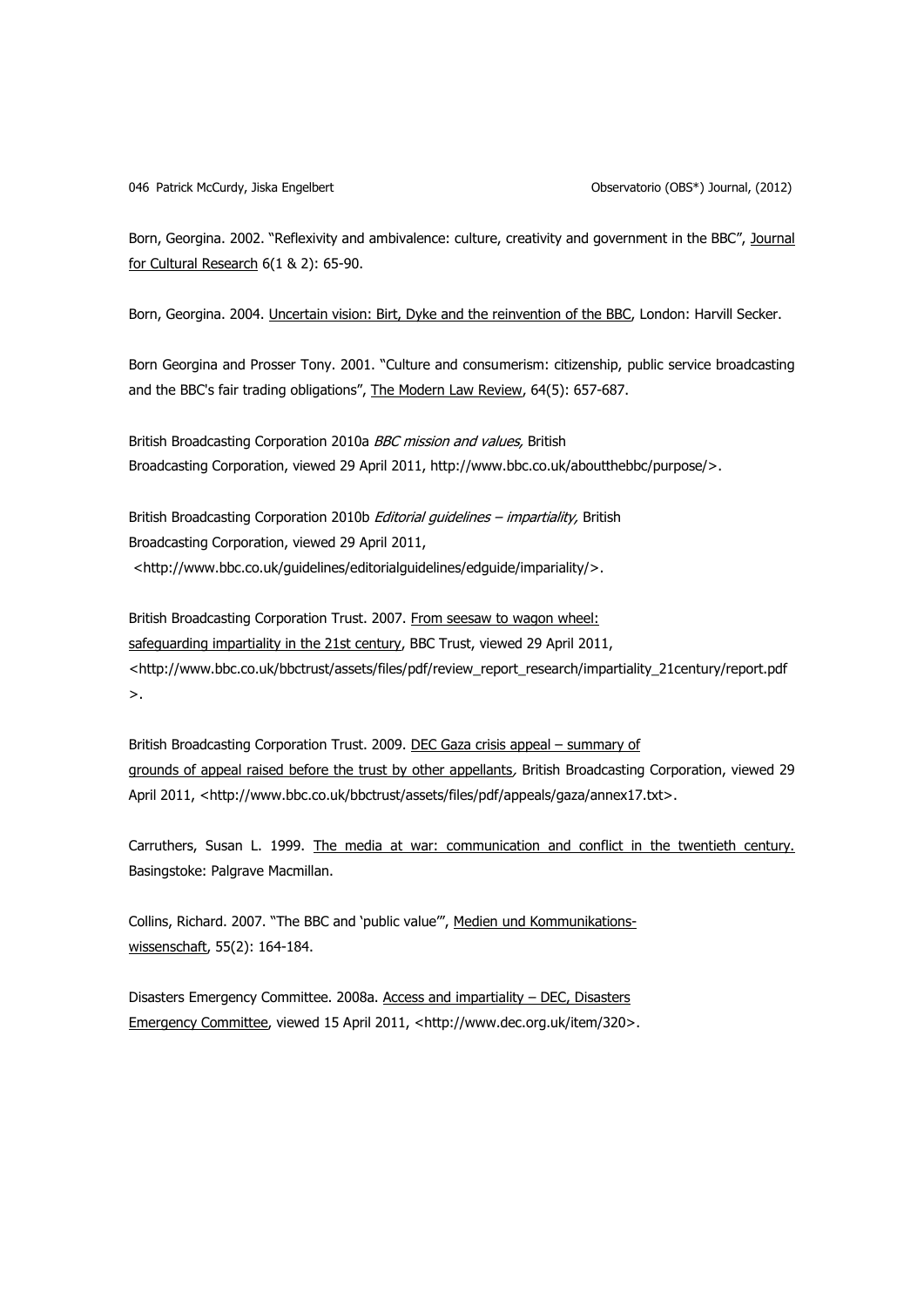Disasters Emergency Committee. 2008b. DEC members – DEC, Disasters Emergency Committee, viewed 29 April 2011, <http://www.dec.org.uk/who\_we\_are/dec\_members.html>.

Disasters Emergency Committee. 2009. 22 January: Aid agencies launch joint appeal to relieve Gaza humanitarian crisis, Disasters Emergency Committee, viewed 15 April 2011, <http://www.dec.org.uk/item/311>.

Downey, John, Deacon, David, Golding, Peter, Oldfield, B, & Wring, Dominic. 2006. The BBC's reporting of the Israeli-Palestinian conflict, Communications Research Centre, Loughborough University.

Engelbert, Jiska. and McCurdy, Patrick. (2012). "A threat to impartiality: Reconstructing and situating the BBC's denial of the 2009 DEC appeal for Gaza", Media War & Conflict. 5(2): [In press]

Engelbert, Jiska and McCurdy, Patrick. (2011). "The Plasticity of Impartiality: On the BBC's argument not to carry the 2009 Gaza DEC appeal", Critical Discourse Studies. 8(3): 183-201.

Fakazis, Elizabeth. 2006. "Janet Malcolm: constructing boundaries of journalism", Journalism 7(5): 5-24.

Franks, Suzanne & Seaton, Jean. 2009. "Is saving the world journalism's job?", British Journalism Review 20(13): 13-20.

Gaber, Ivor, Seymour, Emily and Thomas, Lisa. 2009. "Review commentary: is the BBC biased? The corporation and the coverage of the 2006 Israel-Hezbollah war", Journalism, 10(2): 239-259.

Goffman, Erving. 1981. Forms of talk. Oxford: Blackwell.

Hammond, Phillip. 2007. Media, war and postmodernity. London: Routledge.

Independent Panel. 2006. Report of the independent panel for the BBC governors on impartiality of BBC coverage of the Israeli-Palestinian conflict, BBC Governors, viewed 15 April 2011, <http://www.bbc.co.uk/bbctrust/our\_work/other/govs/impartiality.shtml>.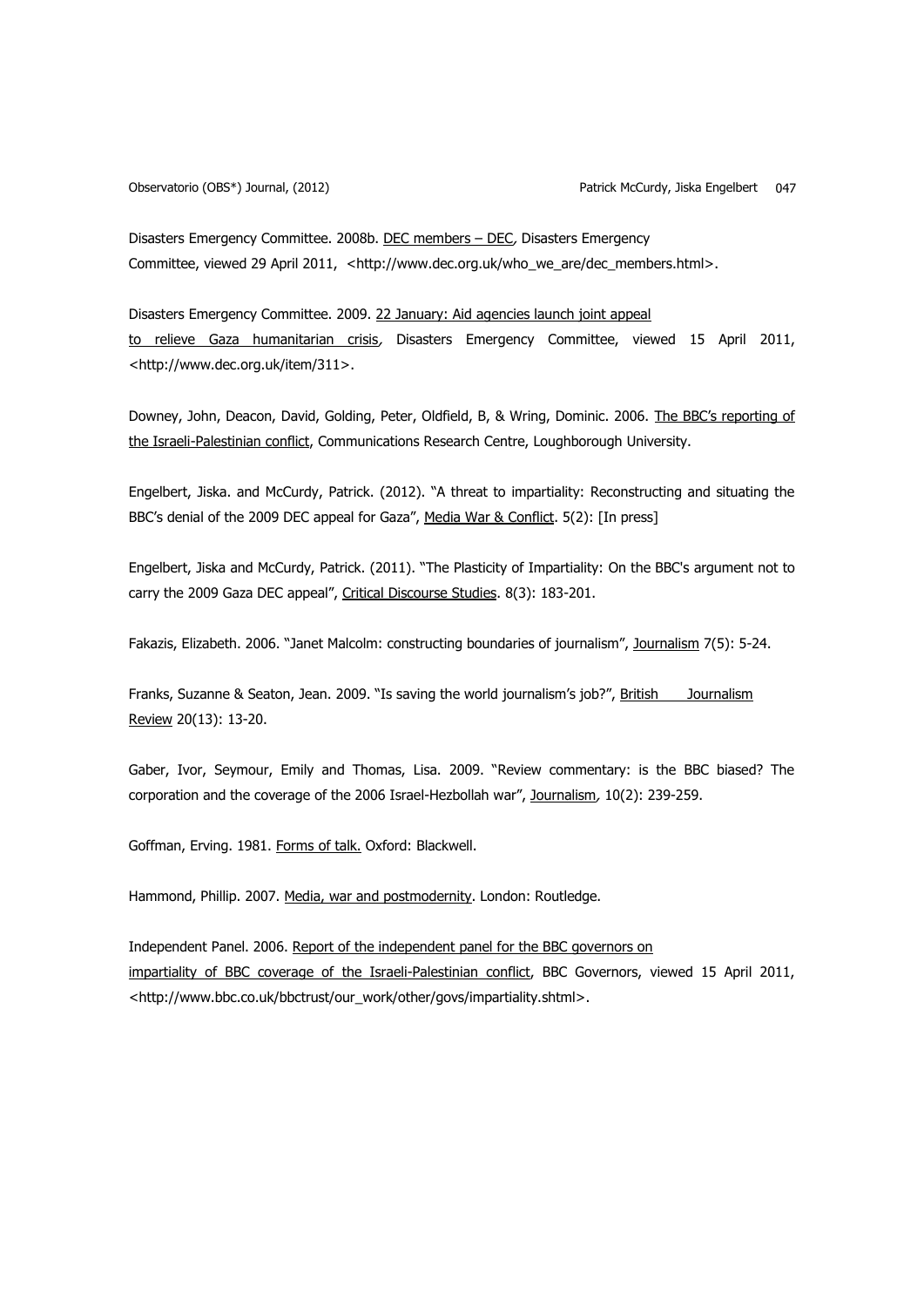#### 048 Patrick McCurdy, Jiska Engelbert Observatorio (OBS\*) Journal, (2012)

McCurdy, Patrick. (2011). "The 'story' in a risk society: A case study of the BBC and the 'riskiness' of journalism", Journal of Media Practice. 12(2): 173-188.

Meech, Peter. 2001 'Corporate trails: relationship building and the BBC", Journal of Communication Management, 6(2): 188-193.

Philo, Greg, Gilmour, Alison, Gilmour M, Rust Susanna, Gaskell, Etta & Lucy West. 2003. "The Israeli-Palestinian conflict: TV news and public understanding", in War and the media: reporting conflict 24/7, eds. Daya Thussu & Des Freedman, London: Sage. pp. 133-148.

Philo, Greg, & Berry, Mike. 2004. Bad news from Israel. London: Pluto Press.

Richardson, John & Barkho, Leon. 2009. "Reporting Israel/Palestine: ethnographic insights into the verbal and visual rhetoric of BBC journalism", Journalism Studies, 15(5), pp. 594-622.

Rutherford Smith, Robert. 1997. "Mythic elements in television news", in Social meanings of news, ed Dan Berkowitz, London: Sage. pp. 325-332.

Schlesinger, Phillip. 1987. Putting 'reality' together: BBC news. London: Methuen.

Silverstone, Roger. 2007. Media and morality: on the rise of the mediapolis. Cambridge: Polity.

Tester, Keith. 2001. Compassion, morality and the media. Buckingham: Open University Press.

Thomson, Caroline. 2009a. Newsnight, television broadcast, BBC 2, 23 January.

Thomson, Caroline. 2009b. Today radio broadcast, BBC Radio 4, 24 January.

Thomson, Caroline. 2009c. News24, television broadcast, BBC News 24, 24 January.

Thompson, Mark. 2009a. "BBC and the Gaza appeal", The editors blog, 24 January 2009, viewed April 15, 2011, <http://www.bbc.co.uk/blogs/theeditors/2009/01/bbc\_and\_the\_gaza\_appeal.html>.